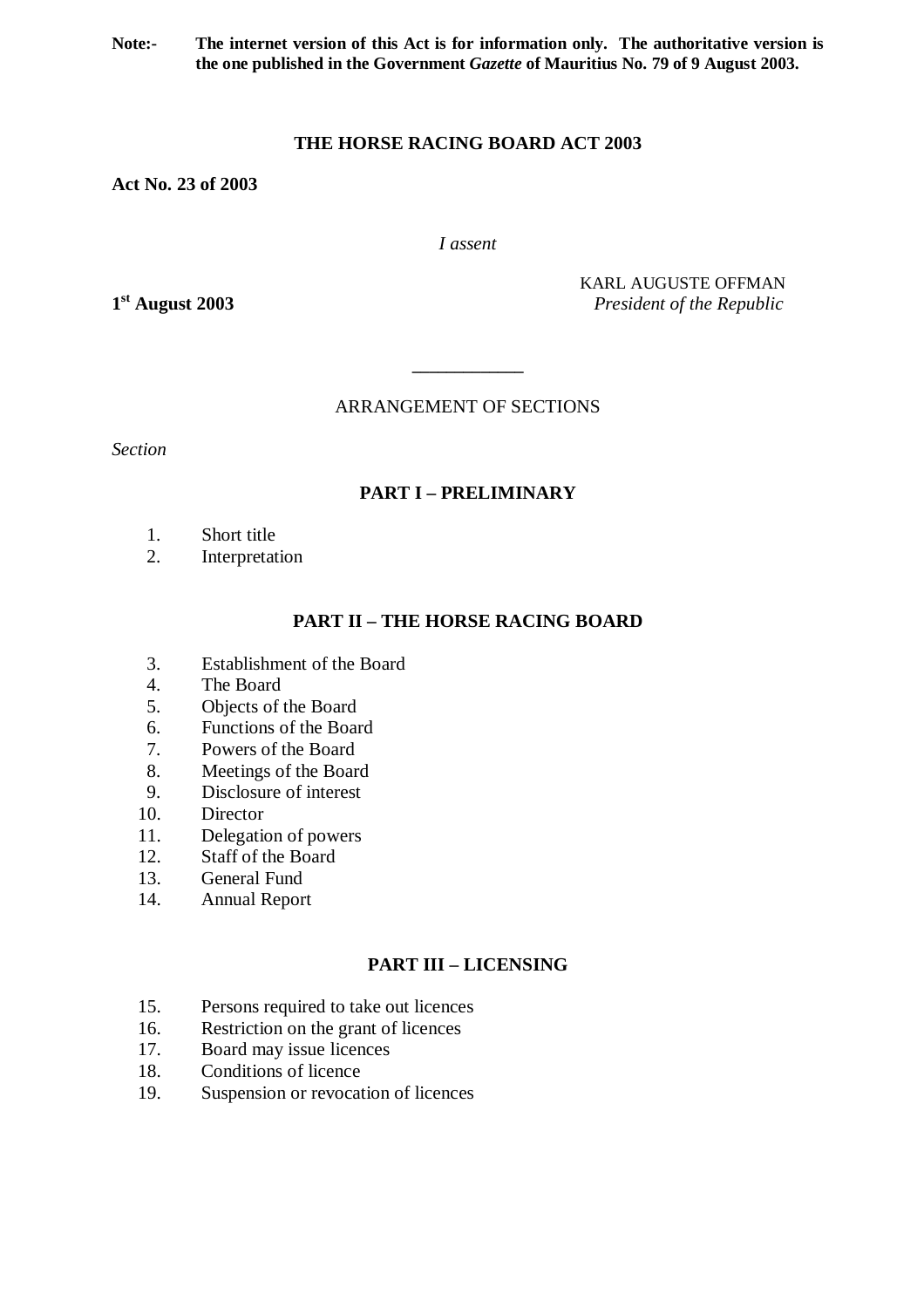## **PART IV – REGULATION OF HORSE RACING ACTIVITIES**

- 20. Responsibility for organising horse-racing
- 21. Rules of Racing
- 22. Charges payable to horse-racing organiser
- 23. Auditor
- 24. Annual report of horse-racing organiser

## **PART V – REGULATION OF BETTING**

- 25. Conduct of betting operations
- 26. Prohibition of other wagers
- 27. Prevention of betting by persons under the age of 18
- 28. Prohibition of betting on credit
- 29. Complaint by punters
- 30. Police des Jeux

### **PART VI –FEES, CHARGES, DUTY AND TAX**

- 31. Payment of licence fees and other charges
- 32. Levy of duty and tax
- 33. Security
- 34. Refund of deposit or cancelling of security
- 35. Application of deposit or security
- 36. Amounts not claimed by winning punters
- 37. Serially numbered receipt
- 38. Keeping of books and records
- 39. Obligation to furnish information and produce records
- 40. Director-General may make assessments
- 41. Recovery of duty and tax by attachment
- 42. Recovery by distress and sale
- 43. Inscribed privilege
- 44. Uninscribed privilege
- 45. Contrainte
- 46. No limitation of action for recovery of duty and tax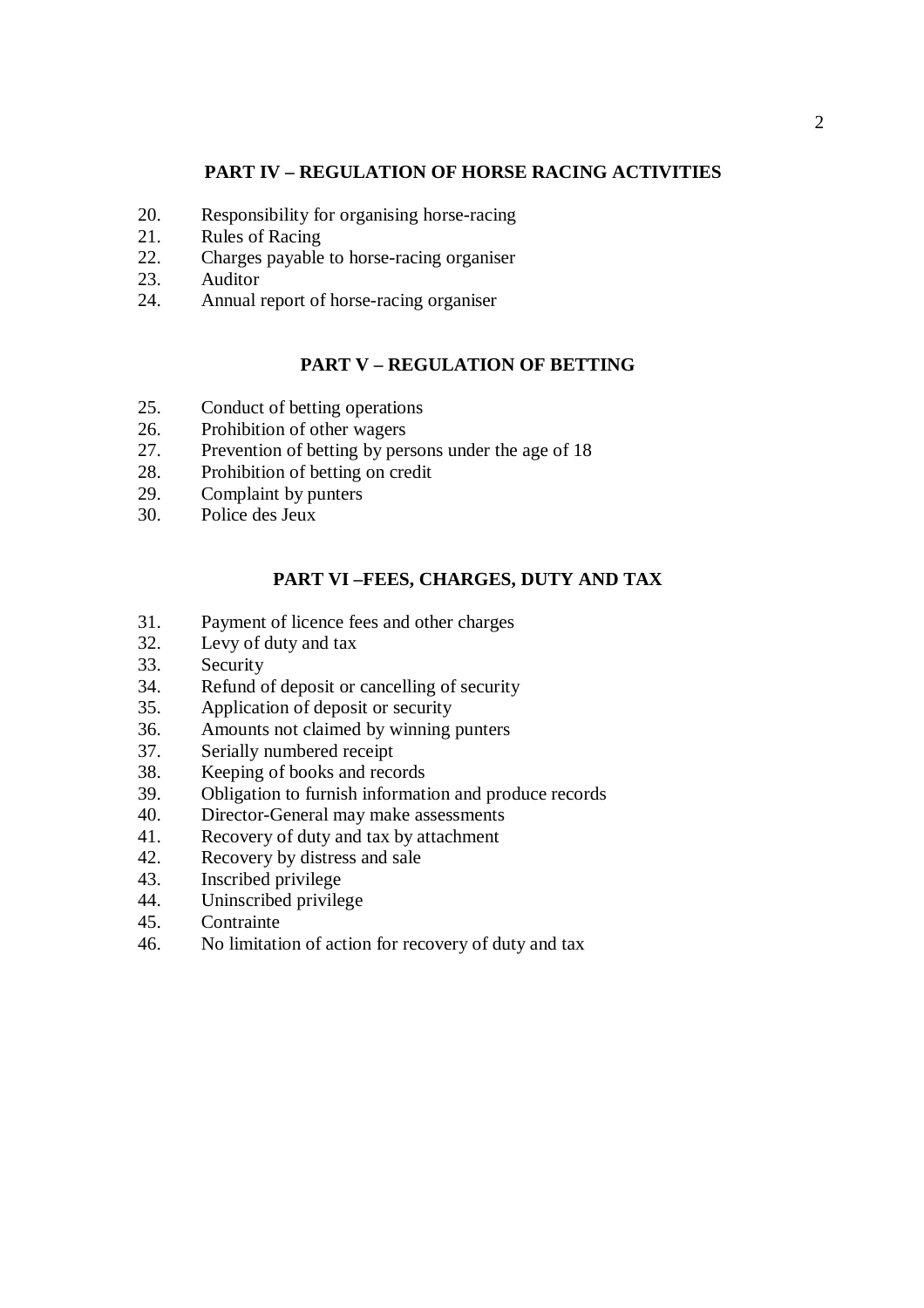# **PART VII - MISCELLANEOUS**

\_\_\_\_\_\_\_\_\_\_\_

- 47. Immunity
- 48. Exemption
- 49. Execution of documents
- 50. Legal proceedings
- 51. Offences and penalties
- 52. Jurisdiction
- 53. Regulations
- 54. Consequential amendments
- 55. Transitional provisions
- 56. Commencement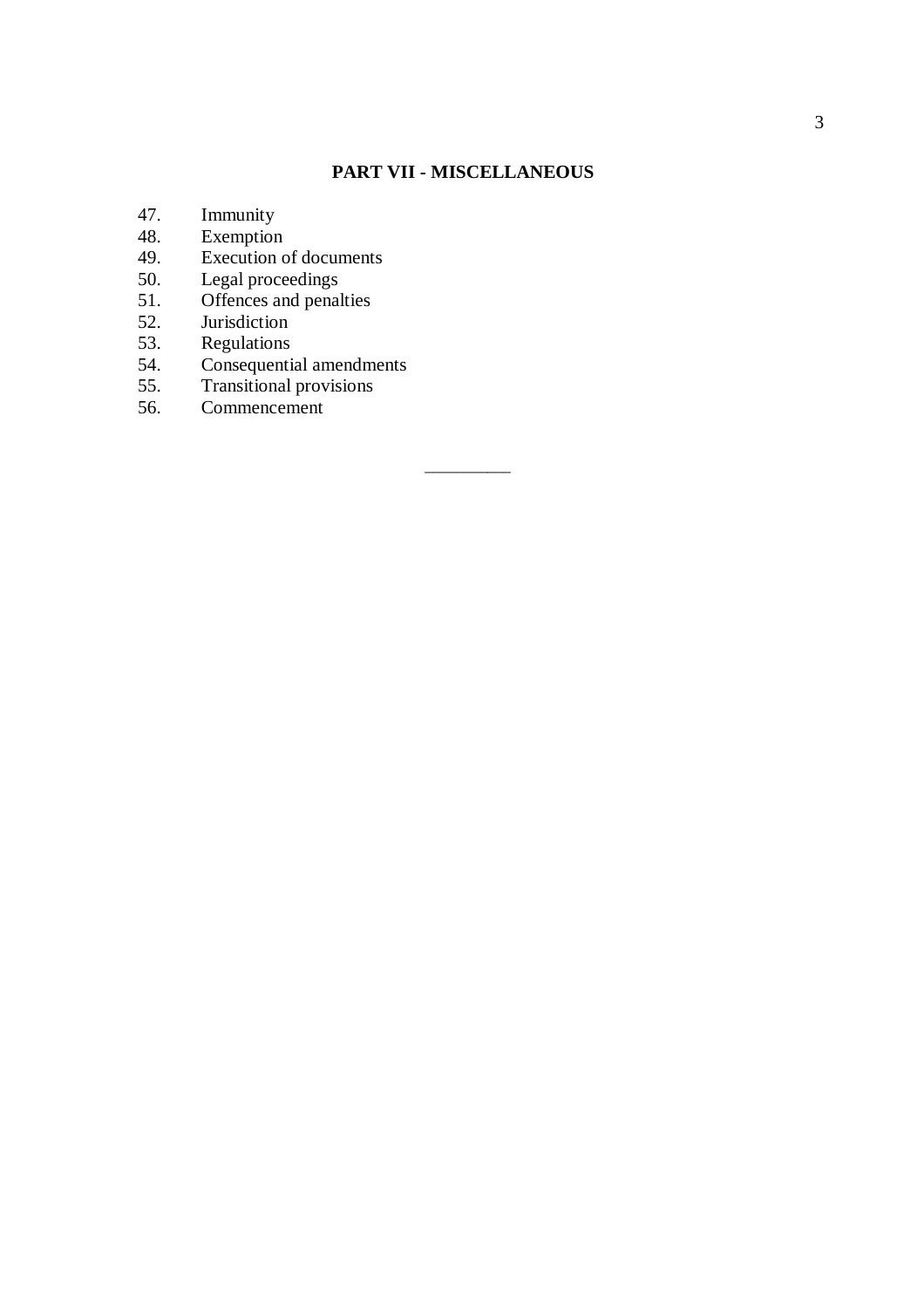## **To provide for the establishment of a Horse Racing Board to regulate horse-racing activities, promote transparency and democratisation in the organisation of horse-racing, exercise better control over betting activities, protect the betting public and to provide for related matters.**

ENACTED by the Parliament of Mauritius, as follows –

## **PART I - PRELIMINARY**

### **1. Short title**

This Act may be cited as the Horse Racing Board Act 2003.

## **2. Interpretation**

In this  $Act -$ 

"authorised officer" means a person authorised in writing by the Board or the Director-General to act as such;

"Authority" means the Mauritius Revenue Authority established under the Mauritius Revenue Authority Act 2004;  $<sup>1</sup>$ </sup>

"bet" means a bet placed with a bookmaker or the operator of a totalisator on the result of a horse race or a series of horse races;

"Board" means the Board established by section 3;

"bookmaker" –

- (a) means an individual who receives or negotiates bets on the basis of fixed odds on the result of a horse race; and
- (b) includes a company which carries on the business of a bookmaker by telephone,

licensed as such;

"Chairperson" means the Chairperson of the Board appointed under section 4;

 $1$  MRA Act 2004 definition added.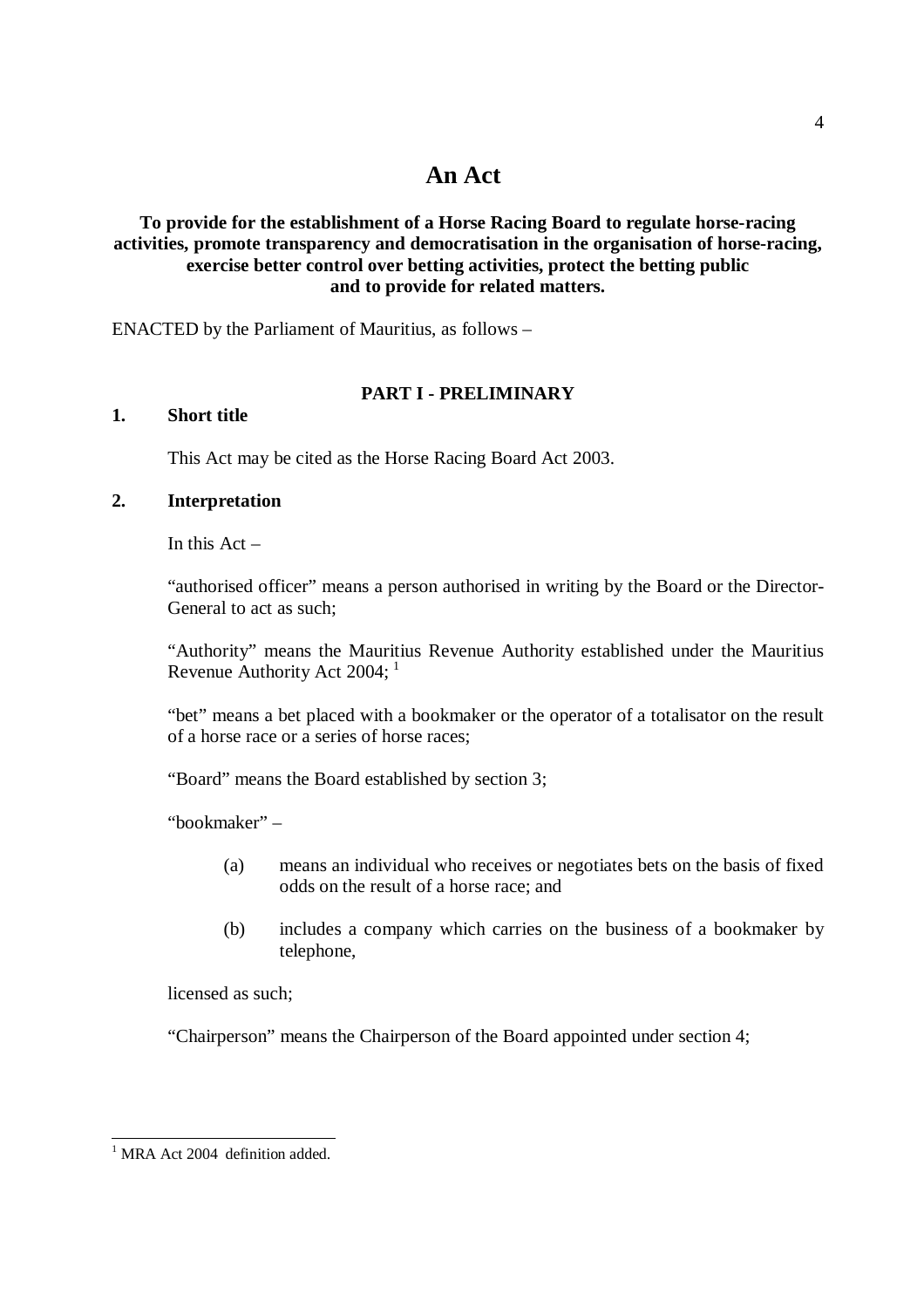## [*"Commissioner"*] Definition deleted <sup>1</sup>

"company" means a company incorporated under the Companies Act 2001;

"Director" means the Director of the Board appointed under section 10;

"Director-General" means the Director-General of the Authority;  $2$ 

"duty" -

- (a) means the duty leviable under section  $32(1)(a)$ ; and
- (b) includes any penalty under section 32(5);

"employee" means an employee of the Board appointed under section 12;

"gross stakes" means the gross amount of bets placed with a bookmaker or the operator of a totalisator;

"horse-racing" includes the conduct or presentation of any form of racing in which horses participate in Mauritius;

"horse-racing organiser" means a body of persons registered in Mauritius set up with the object of organising horse-racing in Mauritius and recognised by the International Federation of Horse Racing Authorities;

"jockey" -

- (a) means a person qualified to ride horses; and
- (b) includes an apprentice jockey;

"licence" means any licence issued under this Act;

"licensee" means a person issued with a licence under this Act;

"member" means a member of the Board and includes the Chairperson and Vice-Chairperson;

"Minister" means the Minister to whom responsibility for the subject of finance is assigned;

MRA Act 2004 definition deleted.

HRBA act 2003:-

<sup>&</sup>quot;Commissioner" has the same meaning as in the Value Added Tax Act;

<sup>2</sup> MRA Act 2004 definition added.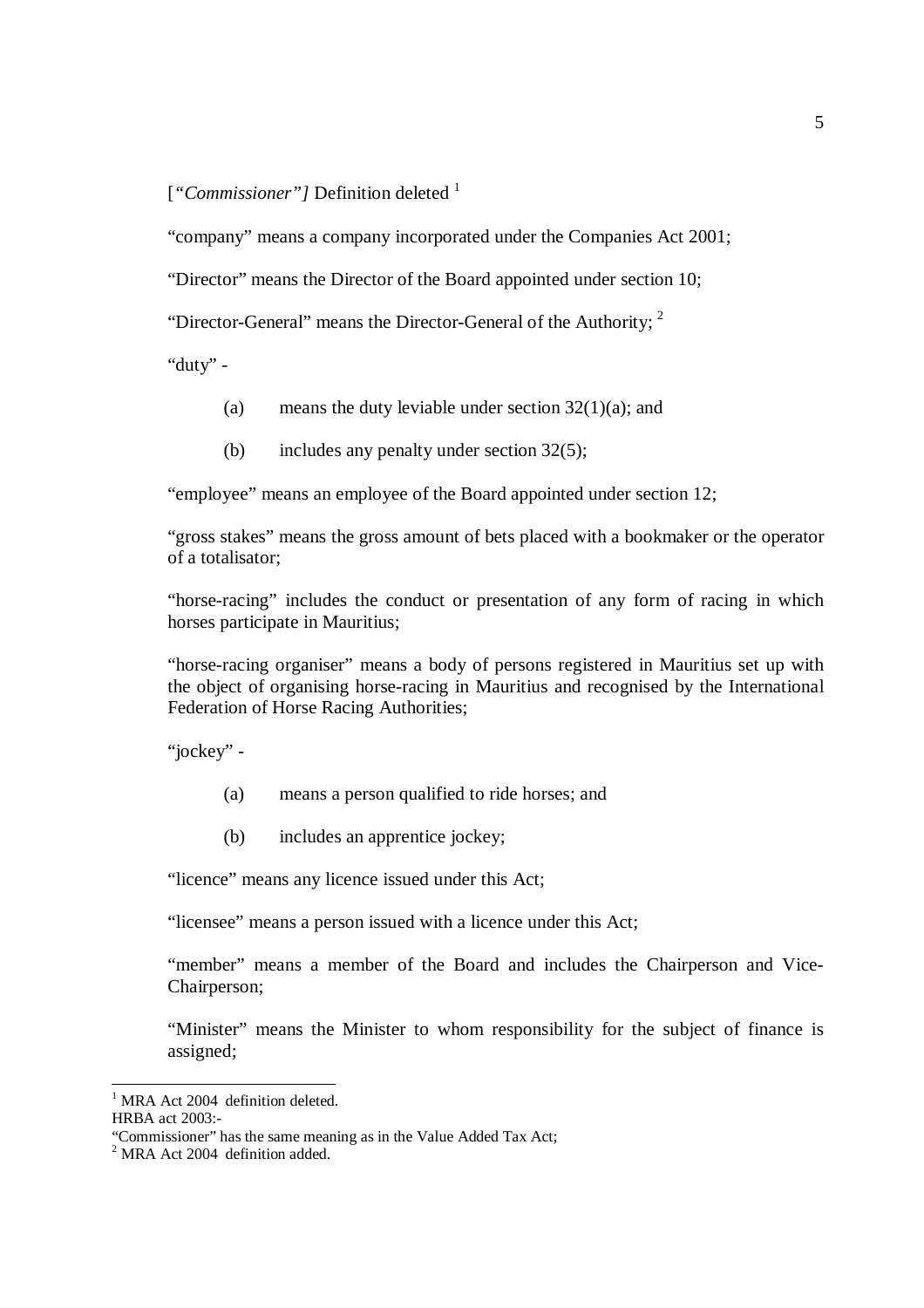"punter" means a person who places a bet with a bookmaker or the operator of a totalisator;

"racecourse" means premises primarily meant for horse-racing which have been approved by the Board and are managed by a horse-racing organiser;

"race-meeting" means an event at which horse races are conducted at a racecourse;

"racing steward" means a person to whom responsibility is assigned by a horse-racing organiser for detecting and sanctioning any malpractice in horse-racing;

"Rules of Racing" means the Rules of Racing referred to in section 16;

"stand", in relation to a racecourse, means an area where the public is admitted on presentation of an admission ticket issued by a horse-racing organiser;

" $\text{tax}"$  -

- (a) means the tax leviable under section  $32(1)(b)$  and  $(2)$ ; and
- (b) includes any penalty under section 32(5);

"totalisator" means a scheme or system by means of which bets are accepted and aggregated and dividends are calculated, declared and paid on a proportional basis dependent on the result of a horse race or series of horse races in accordance with formulae approved by the Board and includes a device, instrument, machine, computer or other thing used to effect the aggregation of bets and the distribution of dividends.

## **PART II – THE HORSE RACING BOARD**

### **3. Establishment of the Board**

(1) There is established for the purposes of this Act a Board to be known as the Horse Racing Board.

(2) The Board shall be a body corporate.

#### **4. The Board**

- (1) The Board shall consist of
	- (a) a Chairperson;
	- (b) a Vice-Chairperson;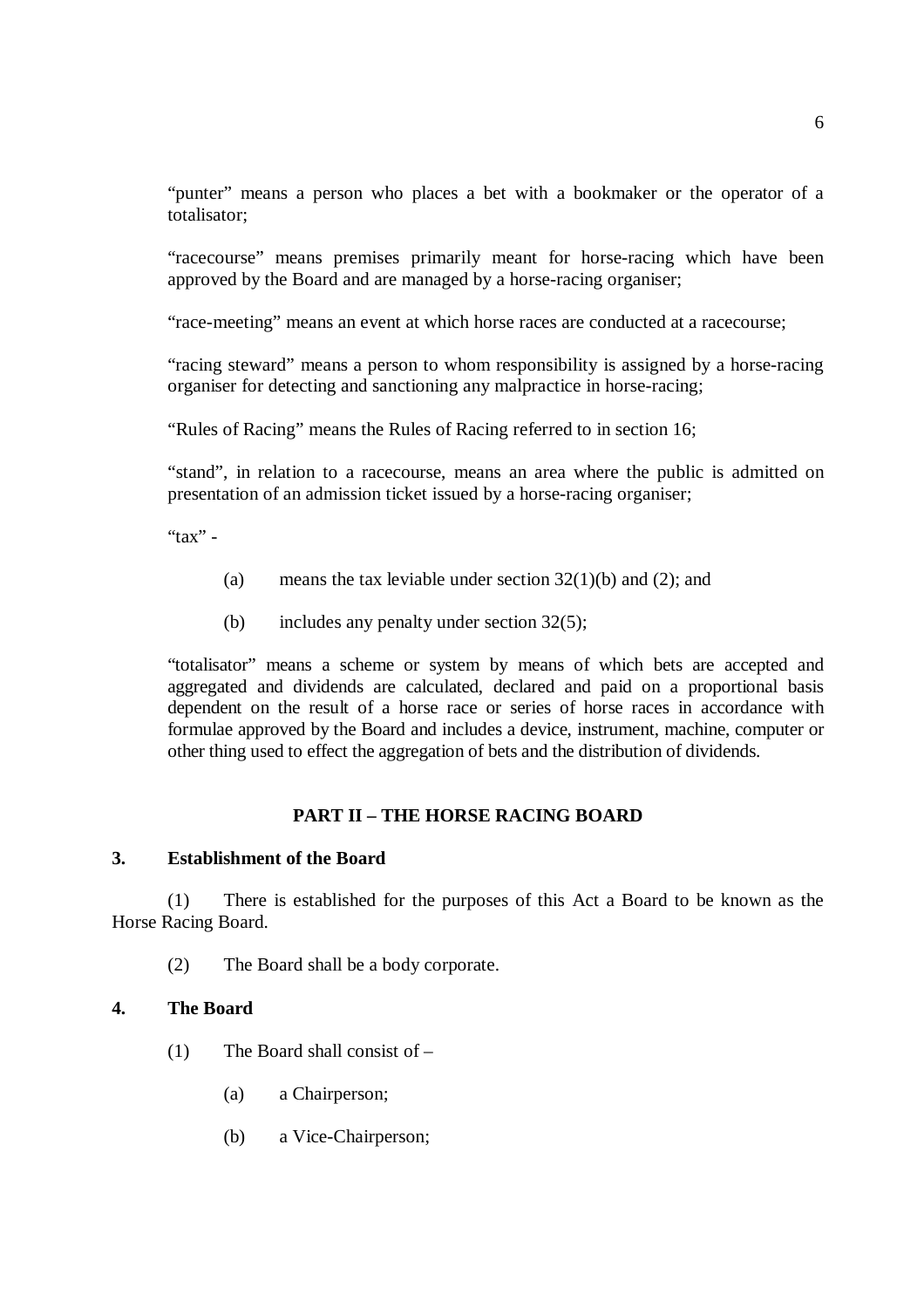- (c) a representative of the Prime Minister's Office;
- (d) a representative of the Attorney-General's Office;
- (e) a representative of the Ministry of Finance;
- (f) a representative of the Commissioner of Police; and
- (g) 3 other members having experience in economic, financial, engineering, scientific or veterinary matters.

(2) The Chairperson, Vice-Chairperson and the 3 members referred to in subsection (1)(g) shall be appointed by the Minister on such terms and conditions as he may determine.

(3) The persons appointed under subsection (2) shall hold office for such term not exceeding 3 years as will ensure that not more than 2 of the members terminate their term of office in the same year.

(4) No person having or having had any direct or indirect interest in any horseracing or betting activity in the previous 5 years shall be appointed as member of the Board.

Every member shall be paid by the Board such fees as it may, with the approval of the Minister, determine.

## **5. Objects of the Board**

The objects of the Board shall be to –

- (a) regulate the organisation of horse-racing;
- (b) control betting activities;
- (c) promote public confidence in the horse-racing industry;
- (d) protect the betting public; and
- (e) promote the welfare and leisure of the race-going public.

## **6. Functions of the Board**

The Board shall have such functions as are necessary to further most effectively its objects and in particular to -

(a) ensure that a horse-racing organiser effectively discharges its responsibilities regarding the organisation of horse-racing in all its aspects, including safety, comfort and standards of hygiene, security, discipline and the prevention of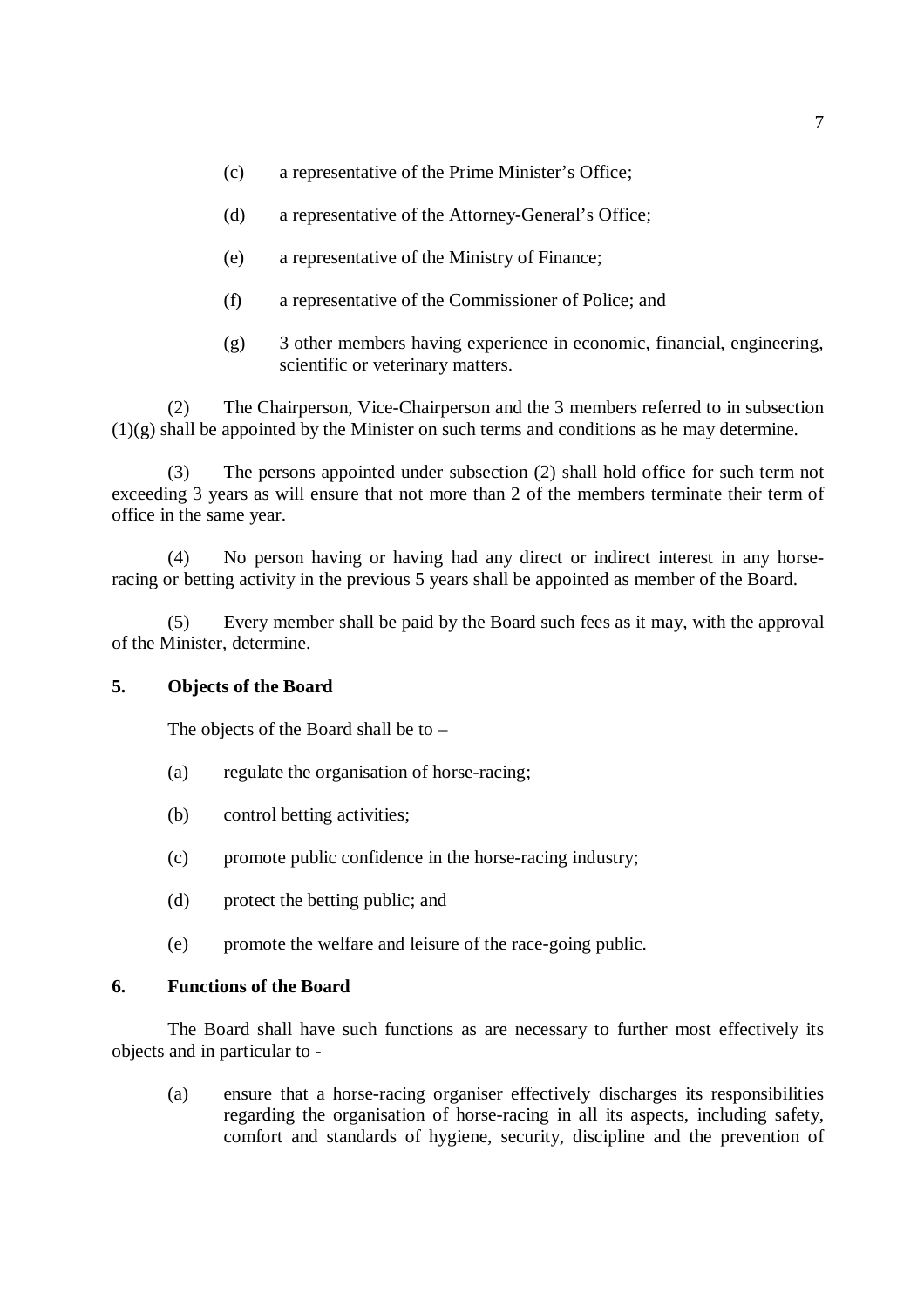fraud, in accordance with guidelines laid down by the Board in connection with those matters:

- (b) ensure that there is transparency and good governance in the organisation of horse-racing;
- (c) determine, in consultation with the horse-racing organiser, the frequency and number of race meetings in a year and the number of races at a race meeting;
- (d) consult with and advise the Director-General of Police on the setting up of and the operation of a Police des Jeux for the prevention of illegal betting and other malpractices and for the detection of fraud in the horse-racing industry;
- (e) initiate, develop and implement strategies considered conducive to the development of the horse-racing industry and the protection of public interest as it relates to the industry;
- (f) control the operations of totalisators and bookmakers;
- (g) promote the development of a horse-racing and betting information database; and
- (h) advise the Minister on any matter relating to horse-racing and betting.

#### **7. Powers of the Board**

(1) The Board shall have such powers as are necessary to enable it to effectively discharge its functions and in particular to -

- (a) give its approval to the use of a racecourse;
- (b) ensure the protection of the betting public through the regulation and supervision of betting activities;
- (c) grant any licence;
- (d) require a licensee or any other person engaged in horse-racing activities to furnish such information or documents as may be specified by the Board or to attend before the Board at such time as may be specified for the purpose of being examined in respect of any transaction or matter relating to horse-racing or betting;
- (e) receive complaints from any punter; and
- (f) carry out investigations into any illegal, dishonourable or improper practice in relation to any horse-racing or betting activity and take such appropriate action as it thinks fit.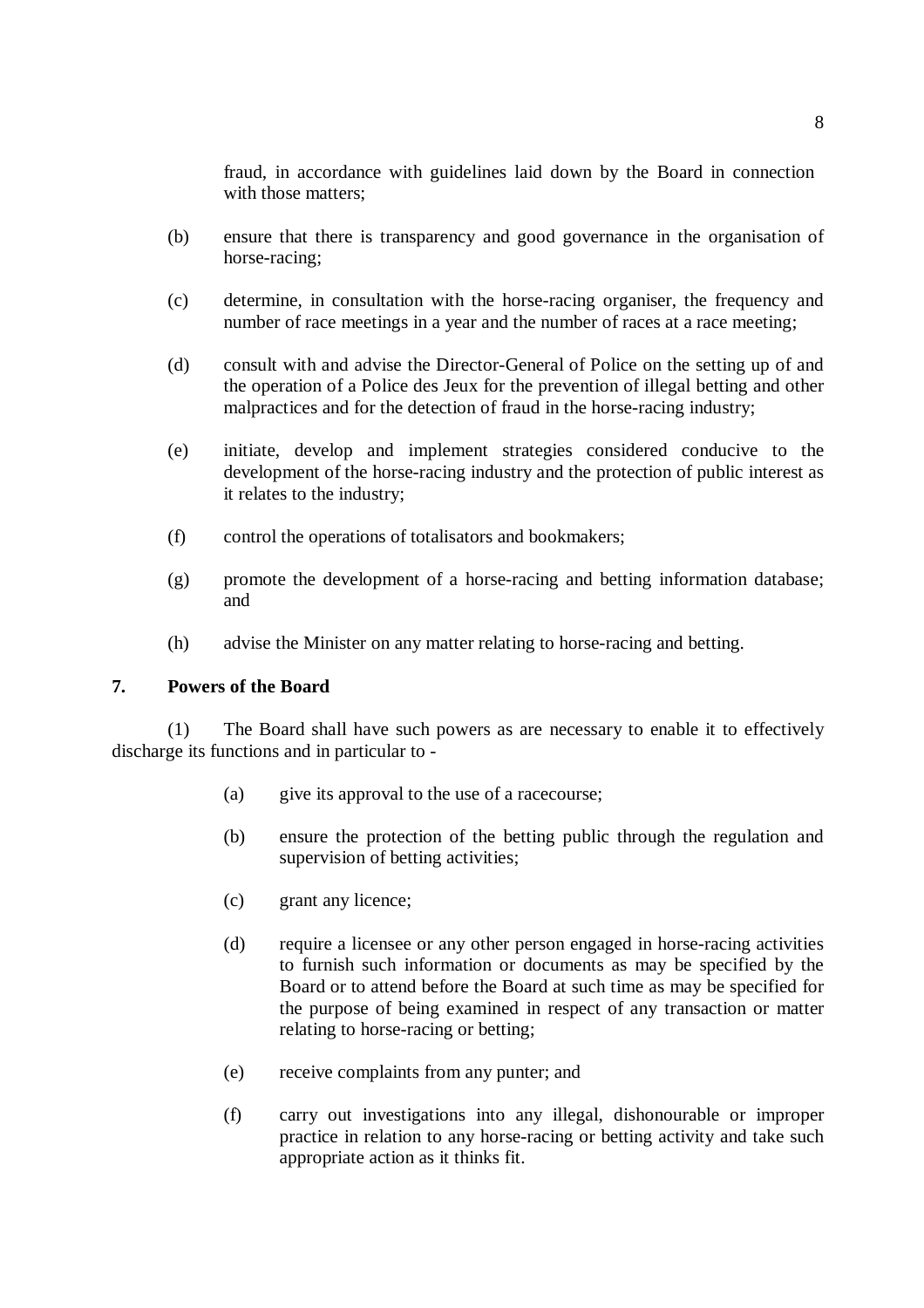(2) Subsection (1)(f) shall be without prejudice to the powers of the horse-racing organiser under the Rules of Racing.

## **8. Meetings of the Board**

(1) The Board shall meet as often as is necessary but at least once every month and at such time and place as the Chairperson may determine.

(2) In the absence of the Chairperson or the Vice-Chairperson at a meeting of the Board, the members present shall elect a member to act as Chairperson for that meeting.

(3) At any meeting of the Board, 5 members shall constitute a quorum.

(4) The validity of any act or thing authorised or required to be done by the Board shall not be affected by any vacancy in its membership.

(5) The Board may co-opt such other person as may be of assistance in relation to any matter before the Board.

(6) Any person co-opted under subsection (5) shall have no right to vote on any matter before the Board.

## **9. Disclosure of interest**

Every member shall, in relation to any matter before the Board, in which he or any person related to him by blood or marriage has a pecuniary or other material interest -

- (a) disclose the nature of that interest in writing at or before the meeting convened to discuss that matter; and
- (b) not take part in any deliberations of the Board relating to that matter.

## **10. Director**

(1) There shall be a Director who shall, with the approval of the Minister, be appointed by the Board on such terms and conditions as it may determine.

(2) The Director shall be responsible for the execution of the policy of the Board and for the control and management of its day-to-day business.

(3) In the exercise of his functions the Director shall act in accordance with such directives as he may receive from the Board.

(4) The Director shall, unless otherwise directed by the Board, attend every meeting of the Board and may take part in its deliberations but shall not be entitled to vote.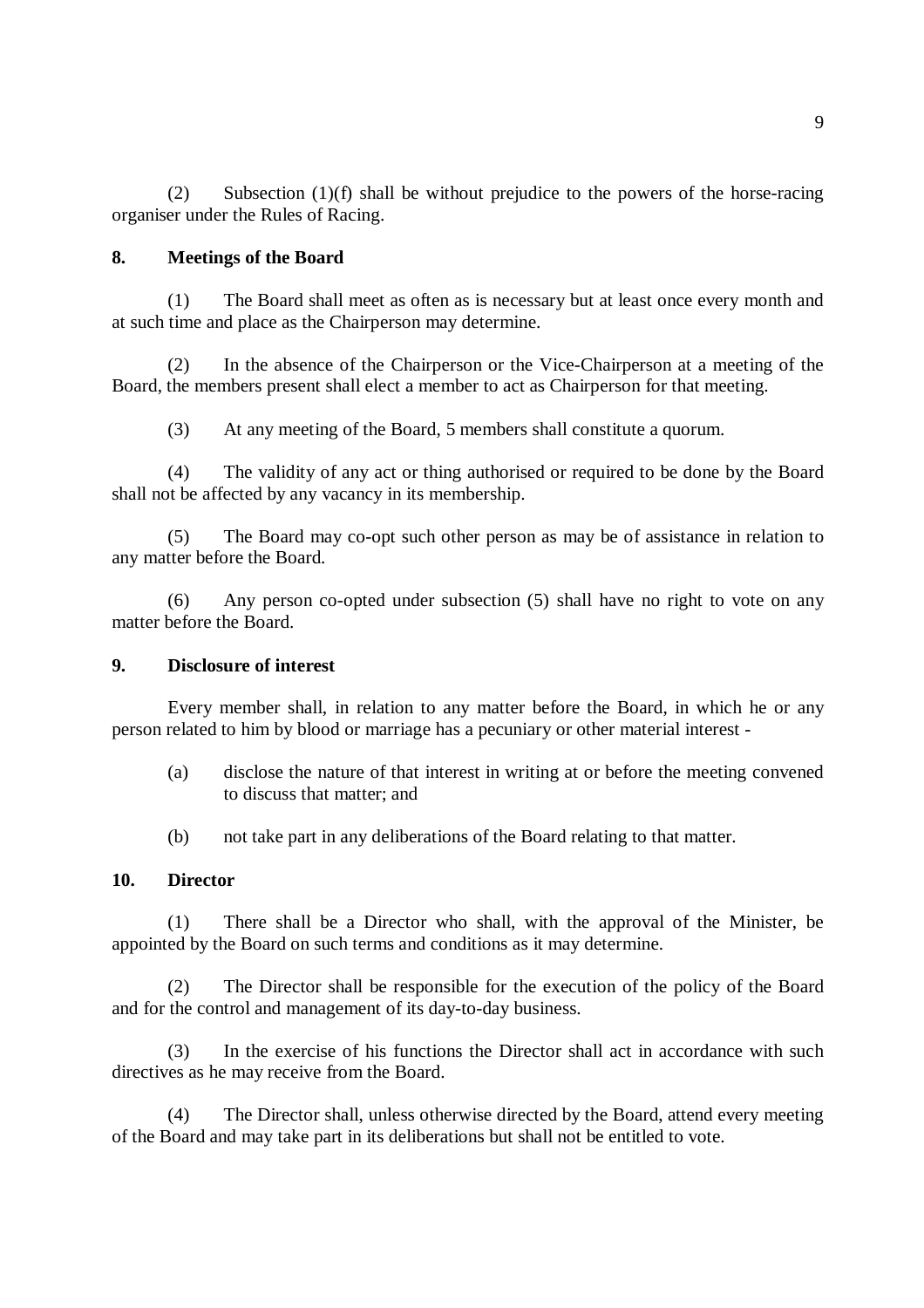### **11. Delegation of powers**

Subject to such instructions of a general nature as it may give, the Board may delegate to the Chairperson or the Director such of its powers and functions as may be necessary for the effective management of the Board other than the power to -

- (a) borrow money;
- (b) raise loans;
- (c) enter into any transaction in respect of capital expenditure which exceeds one million rupees; or
- (d) lay down guidelines under section 6(a).

### **12. Staff of the Board**

(1) The Board may, on such terms and conditions as it thinks fit, employ such persons as may be necessary for the proper discharge of its functions.

(2) Every person employed under subsection (1) shall be under the administrative control of the Director.

(3) The Board may make provision to govern the conditions of service of employees and, in particular, to deal with -

- (a) the appointment, discipline, dismissal, pay and leave of, and the security to be given by, employees;
- (b) appeals by employees against dismissal or other disciplinary measures; and
- (c) the establishment and maintenance of provident and pension fund schemes and the contributions payable to those schemes and the benefits derived from them.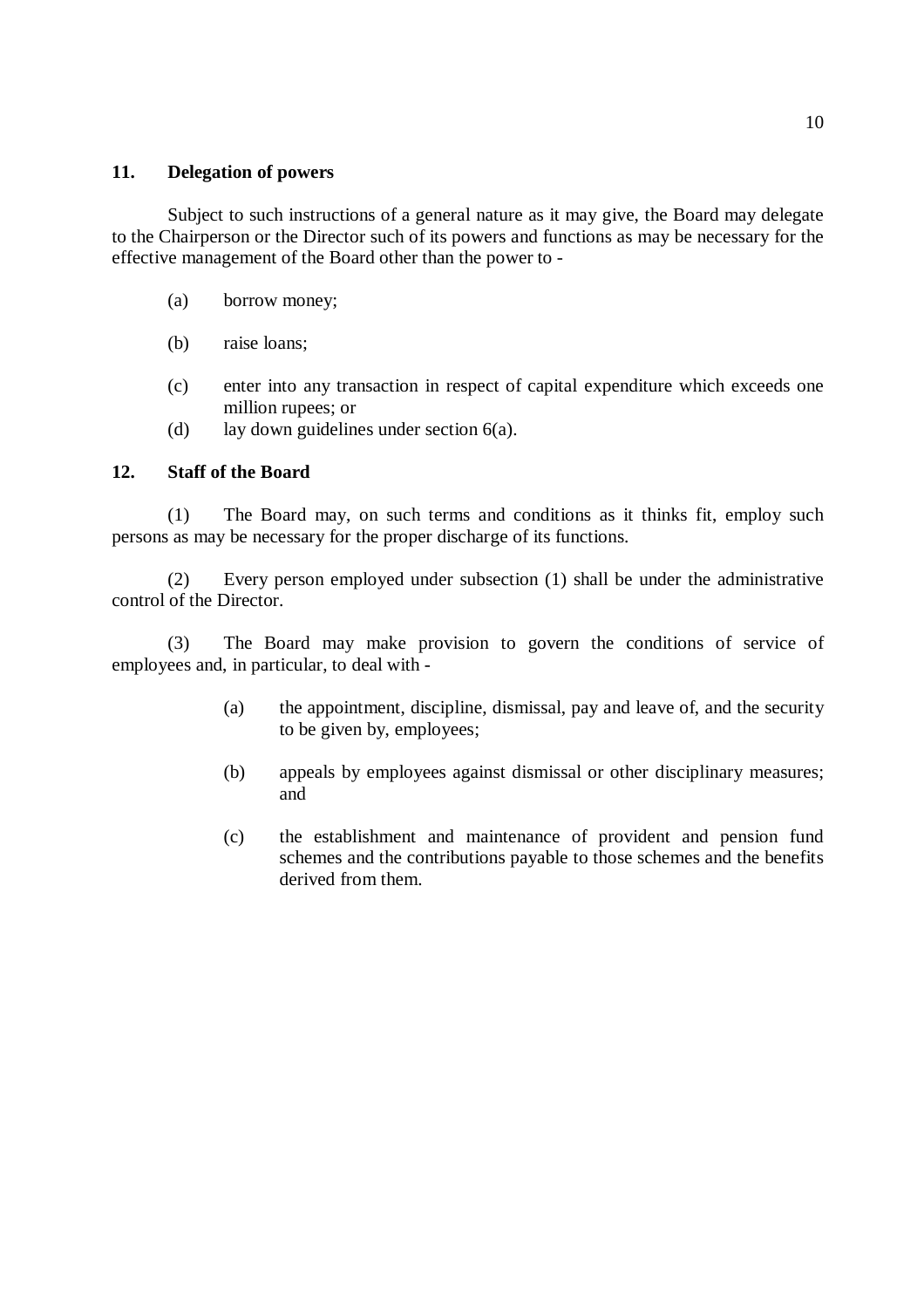#### **13. General Fund**

- (1) The Board shall establish a General Fund
	- (a) into which shall be paid
		- (i) all fees and other charges payable under section 31;
		- (ii) Repealed **<sup>1</sup>**
		- (iii) all sums which may lawfully accrue to the Board; and
	- (b) out of which
		- (i) Repealed **<sup>2</sup>**
		- (ii) shall be paid into the Consolidated Fund established under section 103 of the Constitution, such surplus money not required for the purposes of subparagraph (i) as the Board may determine.**<sup>3</sup>**

(2) The Board shall, not later than 3 months before the commencement of each financial year, submit to the Minister an estimate of its income and expenditure for that financial year.

(3) For the purposes of section (5) of the Statutory Bodies (Accounts and Audit) Act, the period extending from the commencement of this Act to 30 June next following shall be deemed to be the first financial year of the Board.

(4) Sections 5, 7, 8 and 9 of the Statutory Bodies (Accounts and Audit) Act shall, in so far as they relate to audited accounts, not apply to the first financial year of the Board.

 $\overline{a}$ 

HRB Act 2003 –

**<sup>3</sup>**FA 2005 - Subparagraph (iii) amended by deleting the words "subparagraphs (i) and (ii)" and replacing them by the words "subparagraph (i)" w.e.f 21.04.05.

HRB Act 2003 –

**<sup>1</sup>** FA 2005 - Paragraph (a) amended by repealing subparagraph (ii) w.e.f 21.04.05.

HRB Act 2003 –

*<sup>(</sup>ii) any amount unclaimed by, or not paid to, winning punters under section 36;* 

**<sup>2</sup>**FA 2005 - Subparagraph (i) repealed w.e.f 21.04.05.

<sup>(</sup>i) all payments required to be made by the Board and all charges on the Board shall be effected; and

<sup>(</sup>iii) shall be paid into the Consolidated Fund established under section 103 of the Constitution, such surplus *money not required for the purposes of subparagraphs (i) and (ii) as the Board may determine.*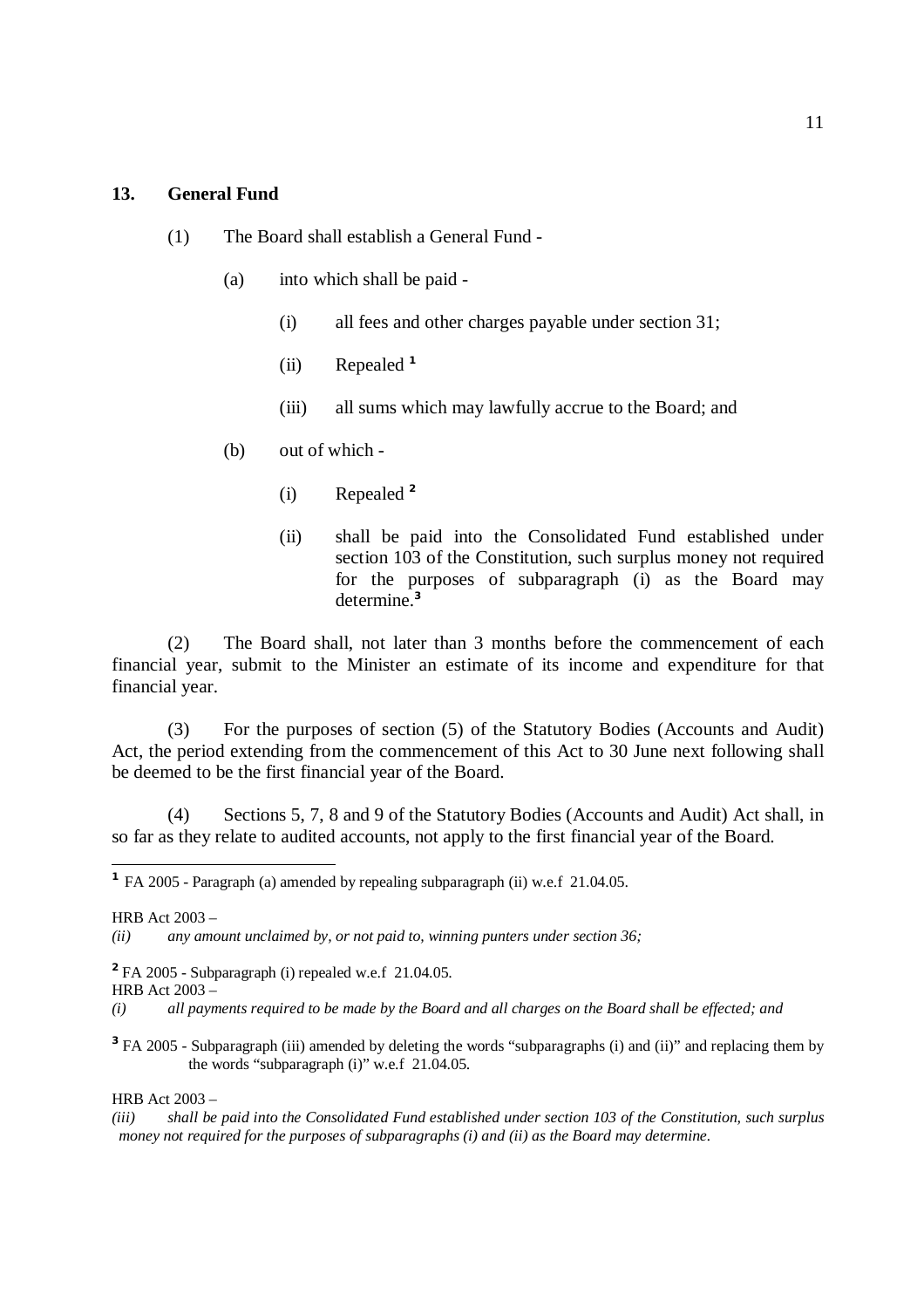(5) The Auditor to be appointed under section 5(1) of the Statutory Bodies (Accounts and Audit) Act shall be the Director of Audit.

## **14. Annual Report**

(1) The Board shall, not later than 6 months after the close of every financial year, cause to be published a report of its activities together with its audited accounts in respect of the previous financial year.

(2) The Board shall forward a copy of every report referred to in subsection (1) to the Minister.

(3) The Board shall furnish to the Minister such information with respect to the activities of the Board, in such manner and at such time, as he may specify.

(4) The Minister shall, at the earliest available opportunity, lay a copy of the annual report and audited accounts before the National Assembly.

## **PART III - LICENSING**

## **15. Persons required to take out licences**

(1) No person shall be a horse racing organiser or carry out the business of a bookmaker or operator of a totalisator at a racecourse unless he holds a licence to do so.

(2) The Board may, subject to clearance from the Commissioner of Police, grant to a bookmaker or the operator of a totalisator a licence authorising him to operate at such place outside the racecourse as may be approved by the Board.

(3) The Board may, subject to clearance from the Commissioner of Police, grant to a company a licence of bookmaker authorising it to operate betting by telephone at such other place outside the racecourse as may be approved by the Board.

(4) The Board may authorise the operator of a totalisator to accept bets by telephone.

(5) Any person who carries out any activity as bookmaker or announces himself or holds himself out in any way as a bookmaker without a licence under this Act shall commit an offence and shall, on conviction, be liable to a fine which shall not be less than double and not more than treble the amount of the fee which would have been payable by a licensed bookmaker and to imprisonment for a term not exceeding 5 years.

## **16. Restriction on the grant of licences**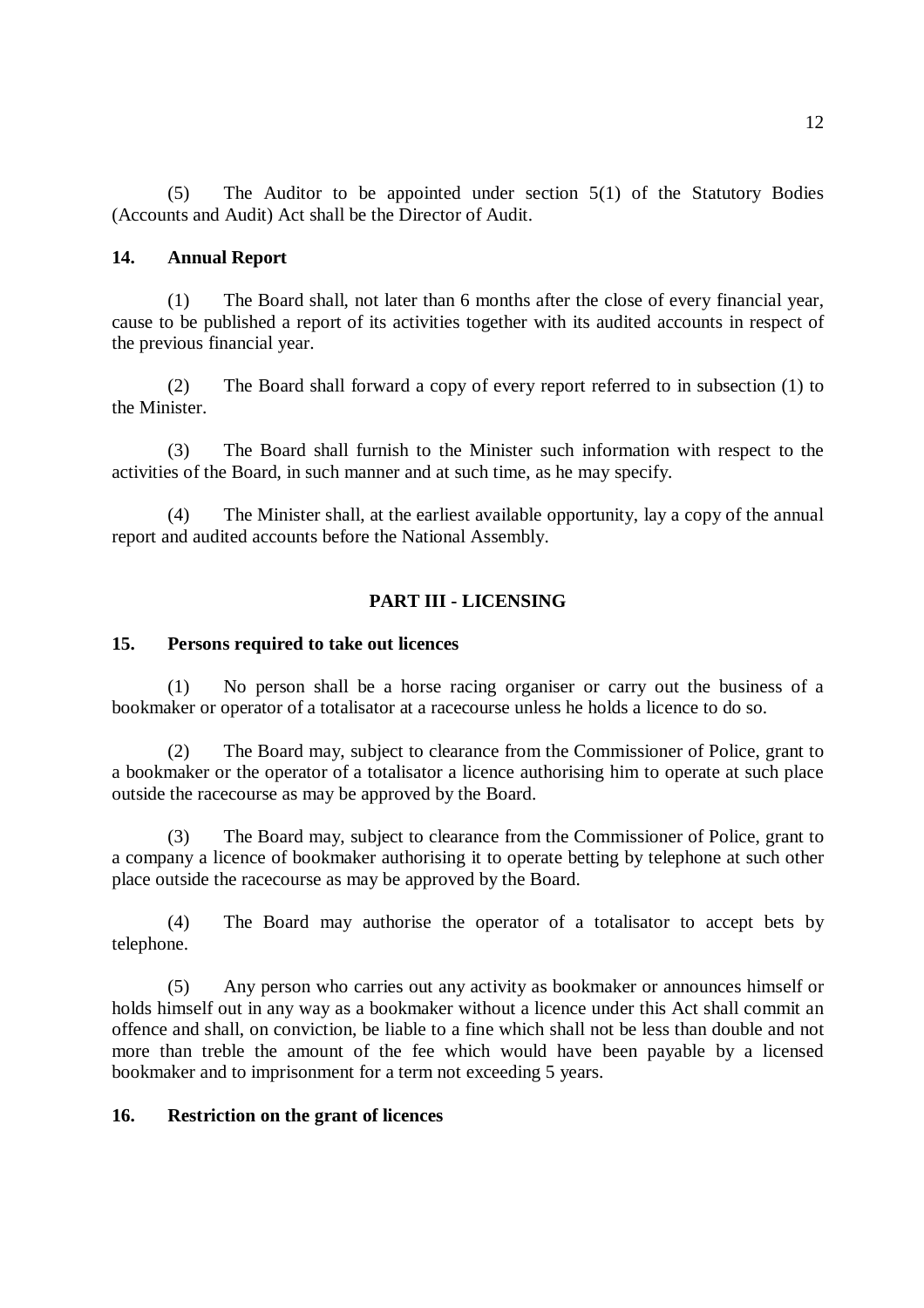(1) No licence of horse racing organiser shall be issued to any body of persons unless the body is recognised by the International Federation of Horse Racing Authorities and it has furnished to the Board a copy of its Rules of Racing.

(2) No licence to operate a totalisator or to act as a bookmaker shall be issued to any person where -

- (a) that person or, in the case of a company, any director, manager or officer of the company has, during the period of 10 years preceding the date of the application, been convicted of an offence involving fraud or dishonesty; or
- (b) the applicant was previously the holder of a licence which has been revoked.
- (3) No licence to operate a totalisator shall be issued unless
	- (a) the applicant is a public company;
	- (b) every director, manager or officer of the company is a fit and proper person;
	- (c) the company is authorised by the horse-racing organiser to use its racing fixtures to organise bets;
	- (d) the rules governing the betting operations under the licence are approved by the Board; and
	- (e) the applicant is not licensed as a bookmaker.
- (4) No licence of bookmaker to operate at the racecourse shall be issued unless
	- (a) the applicant is an individual of the age of 18 and above;
	- (b) the activities under the licence will be carried out within a defined area approved by the Board after consultation with the horse-racing organiser;
	- (c) he is authorised by the horse-racing organiser to use its racing fixtures to organise bets; and
	- (d) the rules governing the betting operations under the licence are approved by the Board.

(5) No licence of bookmaker to operate at a place outside the racecourse shall be issued unless –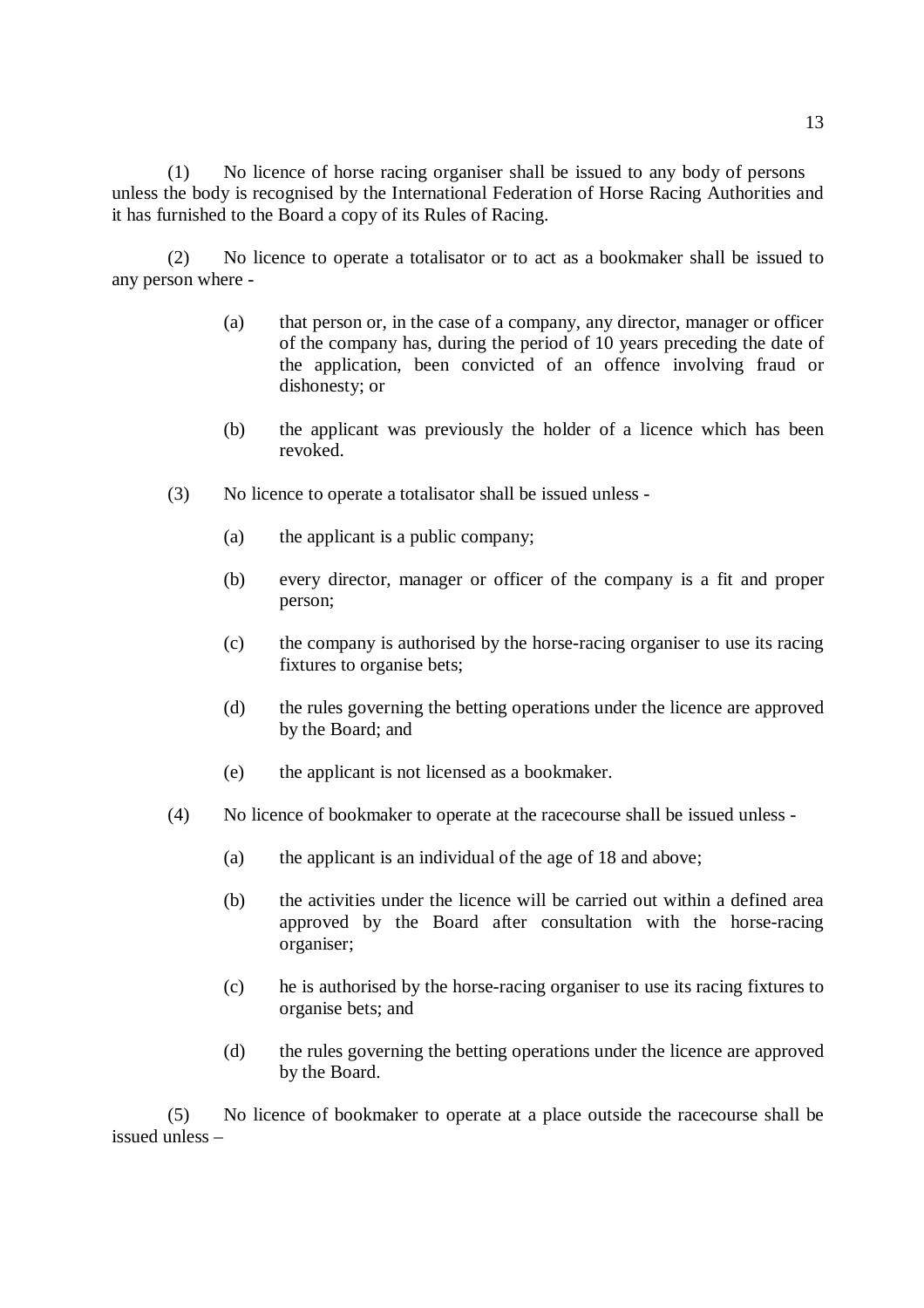- (a) the applicant holds a licence of bookmaker to operate at the racecourse; and
- (b) the place of operation is approved by the Board.
- (6) No licence of bookmaker to operate by telephone shall be issued unless
	- (a) the applicant is a company;
	- (b) every director, manager or officer of the company is a fit and proper person;
	- (c) the company is authorised by the horse-racing organiser to use its racing fixtures to organise bets;
	- (d) the rules governing the betting operations under the licence are approved by the Board; and
	- (e) the applicant is not licensed to operate a totalisator.

(7) Subject to subsection (7A), no bookmaker which is licensed to operate by telephone shall, in relation to its activities as bookmaker, carry on any activity or provide any facilities in connection therewith at any place other than the place in respect of which it is licensed.<sup>1</sup>

- (7A) A bookmaker which is licensed to operate by telephone **2** 
	- (a) may apply to the Board for authorisation to provide facilities in connection with its activities at places other than the place in respect of which it is licensed;
	- (b) on being authorised by the Board to provide facilities at such other place as may be specified by the Board, shall pay such fee, in respect of each additional place, as may be specified in the First Schedule.

 (8) Where the Minister is of opinion that it is necessary in the public interest to limit the number of licences issued under this Act, he may by order to the Board limit the number of licences which may be issued.

<sup>&</sup>lt;sup>1</sup> FA 2004 – Subsection (7) amended by deleting the words "No bookmaker" and replacing them by the words "Subject to subsection (7A), no bookmaker";

HRB Act 2003:-

<sup>(7)</sup> No bookmaker which is licensed to operate by telephone shall, in relation to its activities as bookmaker, carry on any activity or provide any facilities in connection therewith at any place other than the place in respect *of which it is licensed* 

**<sup>2</sup>** FA 2004 – Subsection (7A) added w.e.f 26 August 2004.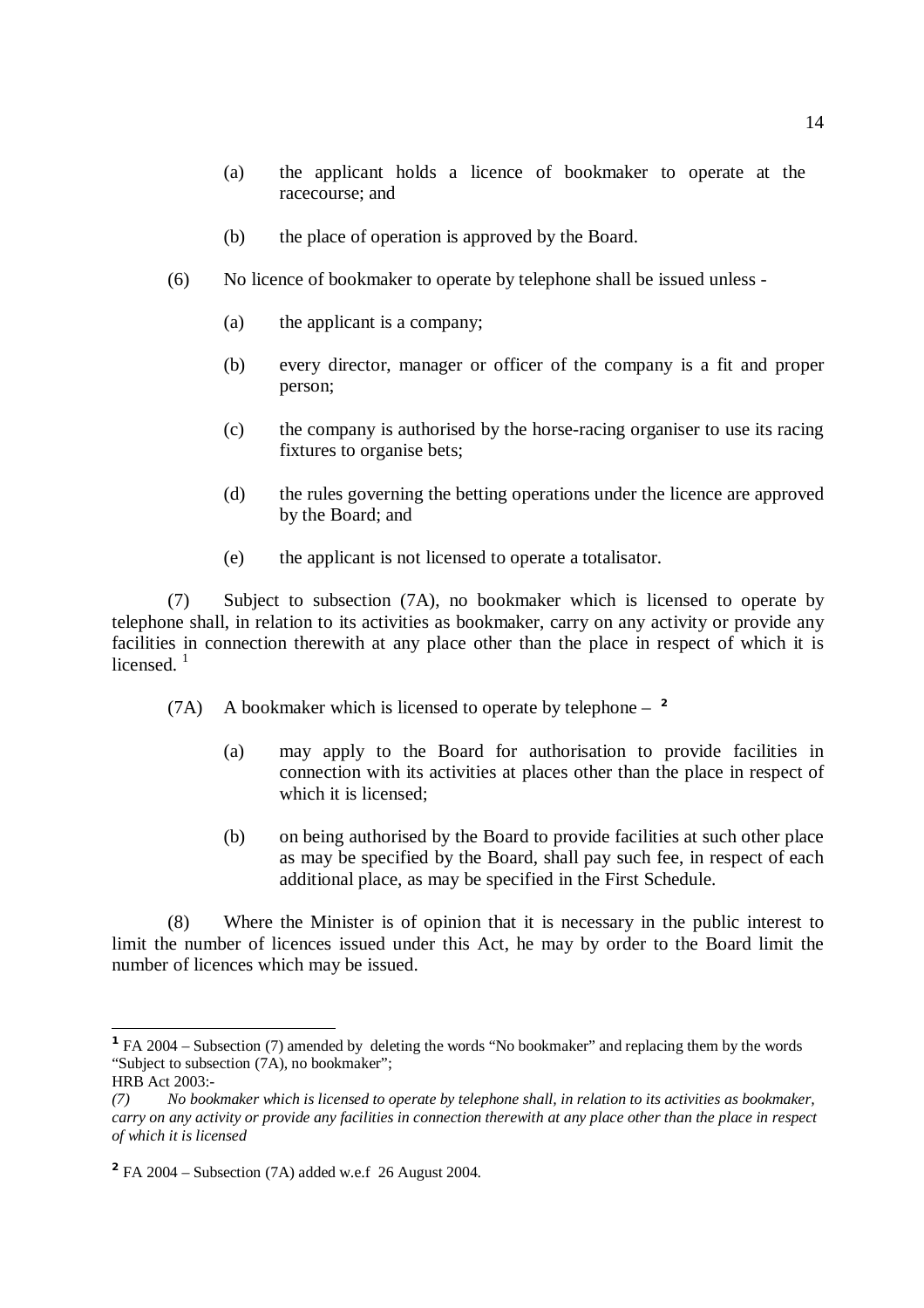(9) An order under subsection (8) shall be binding for such district, town, village or other area or for such period of not less than one year as may be specified in the order.

#### **17. Board may issue licences**

(1) On application in a form approved by the Board, the Board may issue any licence and the licence shall during the period of the licence remain valid unless it is surrendered, suspended or revoked.

(2) A licence to operate a totalisator shall be issued for the period 1 January to 31 December.

(3) A licence of bookmaker shall be issued for the period extending from -

- (a) 1 January to 15 August; or
- (a) 16 August to 31 December.

(4) No licence under this Act shall be issued or renewed where the person applying for the licence has failed to pay any duty or tax, or to furnish the required securities, under this Act. **1**

(5) Every bookmaker or operator of a totalisator shall display in a conspicuous place at his place of operation at the racecourse or at each place of operation outside the racecourse -

- (a) his licence or a photocopy thereof; and
- (b) the rules referred to in section  $16(3)(d)$ ,  $(4)(d)$  or  $(6)(d)$ .

(6) Where a bookmaker who is an individual dies, his surviving spouse, heir or representative, as the case may be, may, with the consent of the Board, carry on his activities for the unexpired period of the licence, either personally or by an agent approved by the Board, and that person shall comply with this Act.

(7) Where an application for a licence is rejected by the Board, the Board shall notify the applicant specifying the reasons for the rejection.

**<sup>1</sup>**FA 2005 - Subsection (4) repealed and replaced w.e.f 21.04.05. HRB Act 2003 –

 $(4)$  No licence of bookmaker or operator of a totalisator shall be issued unless the security required under *section 33 has been furnished to the Director.*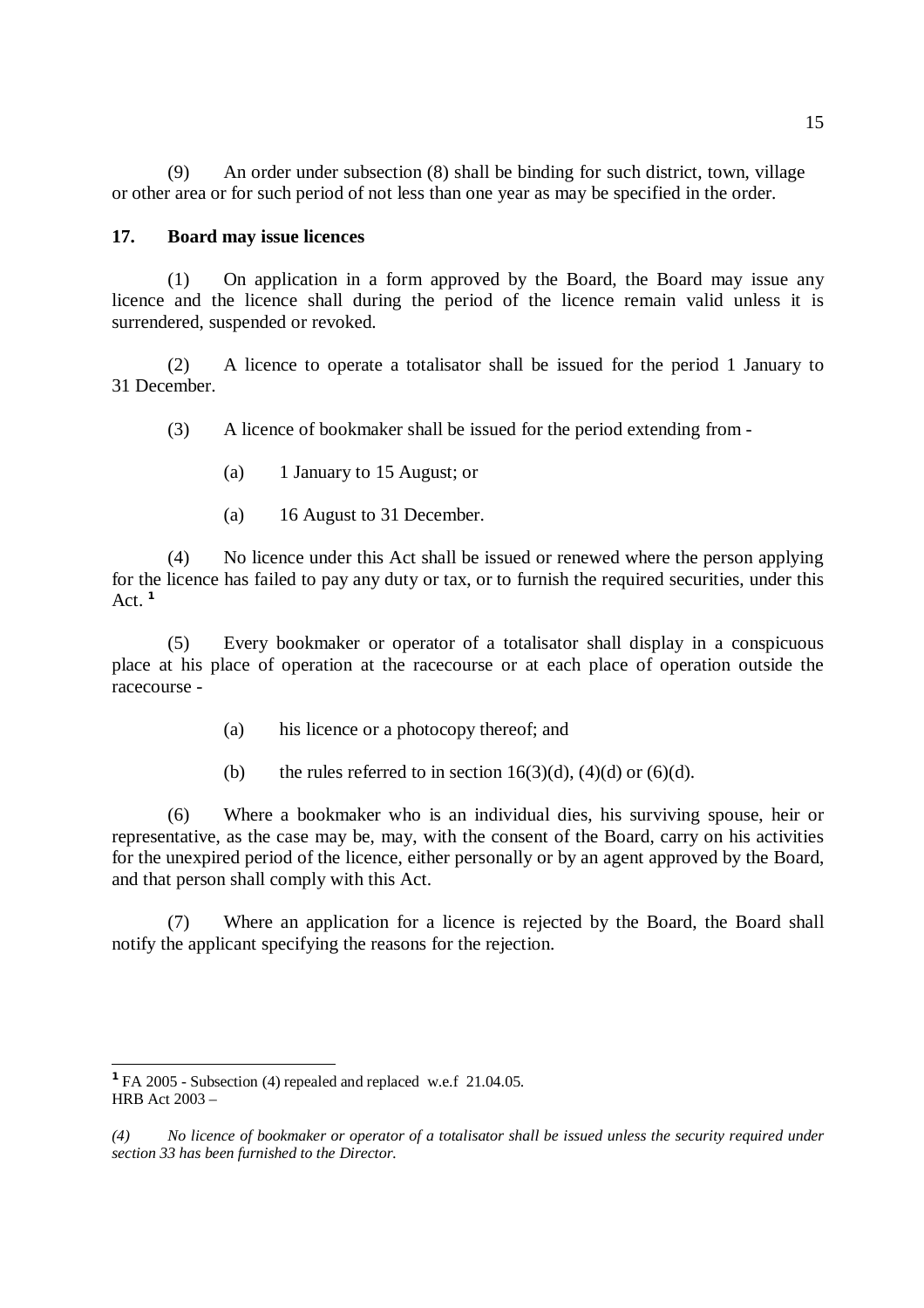#### **18. Conditions of licence**

A licence issued under this Act shall at all times be subject to such terms and conditions as the Board may impose whether at the time of issue or renewal of the licence or during its currency.

### **19. Suspension or revocation of licence**

(1) The Board may, at any time, suspend for such period as the Board may determine or revoke any licence from such date as the Board may determine, where -

- (a) any information furnished by the applicant for the grant or renewal of the licence was, at the time when the information was furnished, false in a material respect or was subject to a material omission;
- (b) the licensee, an employee of the licensee or any other person acting on behalf of the licensee has failed to comply with any condition of the licence and has not complied with such condition within such period as the Board may allow after delivery of a written notice by the Board to the licensee requiring such failure to be remedied within a specified period;
- (c) the Board has reasonable grounds to suspect that the licensee has transferred, assigned or sublet the licence or is only nominally the true licensee;
- (d) without the prior written consent of the Board, the licensee sells, alienates or ceases to operate at any of his premises or part thereof to which the licence relates;
- (e) without reasonable cause, the licensee fails to pay out forthwith or on demand any winning bet;
- (f) the licensee fails to pay any fee or charge under this Act; **<sup>1</sup>**
- (fa) the licensee fails to pay any duty or tax, or to furnish the required securities, under this Act: <sup>2</sup>

**<sup>1</sup>**FA 2005 – Paragraph (f) amended by deleting the words "fee, charge, duty or tax" and replacing them by the words "fee or charge" w.e.f 21.04.05.

HRB Act 2003 –

<sup>(</sup>f) the licensee fails to pay any fee, charge, duty or tax under this Act;

**<sup>2</sup>** FA 2005 - Paragraph (fa) inserted w.e.f 21.04.05.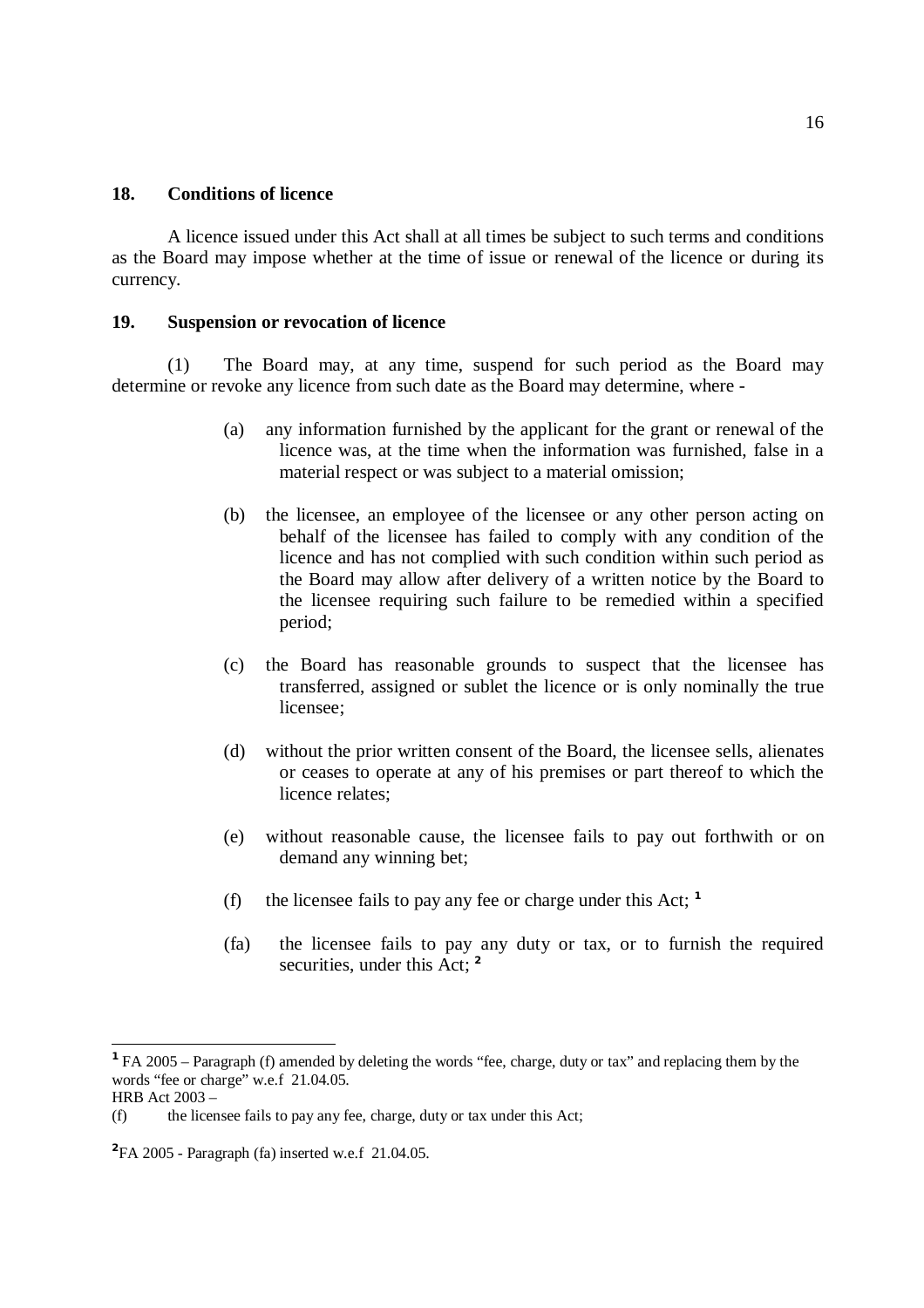- (g) the licensee, an employee of the licensee or any other person acting on behalf of the licensee has failed to comply with this Act;
- (h) the licensee is no longer a fit and proper person to be the holder of the licence; or
- (i) the licensee is or becomes disqualified from holding a licence under this Act.

(2) The Board may, at any time, reinstate any licence suspended under subsection (1), but shall not do so unless the reason for the suspension has ceased to exist.

(3) The Board shall, subject to subsection (4), prior to the suspension or revocation of a licence, by written notice inform the licensee of the reasons for the proposed suspension or revocation and request the licensee to submit to the Board, within 14 days of the notification written reasons why the licence should not be suspended or revoked.

(4) Where the Board is of opinion that a licence is to be suspended or revoked with immediate effect, written notice of the suspension or revocation and the reasons therefor shall be given to the licensee forthwith, and the licensee shall be entitled to submit to the Board, within 14 days of the notification written reasons why the licence should be reinstated.

(5) While a licence is suspended, the holder shall not, to the extent of the suspension, for the period of suspension be authorised to permit, undertake, participate or engage in the activities specified in the licence.

(6) Notwithstanding the suspension or revocation of a licence, no fee, charge, duty or tax paid in respect of the licence shall be refunded.

The holder of a licence which has been suspended or revoked shall, on receipt of a notification to that effect by or on behalf of the Board, within 7 days surrender the licence to the Board.

(8) Any person who fails to comply with subsection (7) shall commit an offence.

# **PART IV – REGULATION OF HORSE RACING ACTIVITIES**

## **20. Responsibility for organising horse-racing**

(1) A horse-racing organiser shall, in relation to the racecourse it manages, be responsible for -

- (a) organising horse-racing ;
- (b) enforcing the Rules of Racing;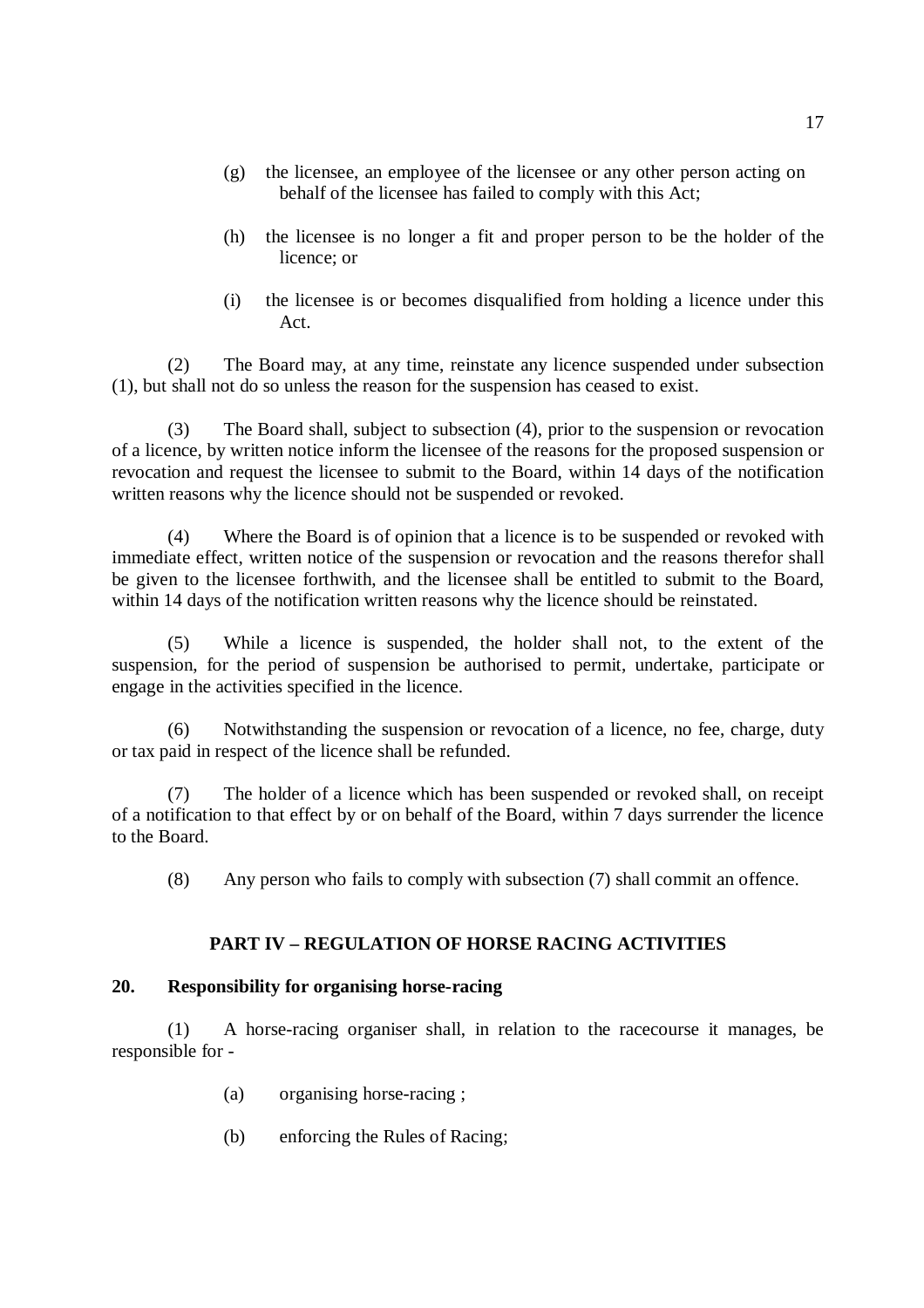- (c) promoting integrity and fair play in horse-racing;
- (d) properly managing the racecourse infrastructure and amenities and training facilities; and
- (e) appointing an appeal committee to review decisions taken by the racing stewards.

(2) For the purposes of subsection  $(1)(a)$ , the responsibilities of a horse-racing organiser shall include but shall not be limited to –

- (a) the conduct of race meetings;
- (b) the registration of stables and stable managers;
- (c) the registration of owners of race horses;
- (d) the registration of trainers, jockeys, riders and other horse-racing professionals;
- (e) the employment of, and the issue of directions to, racecourse officials;
- (f) the veterinary arrangements, anti-doping measures and laboratory services;
- (g) the registration, safety and security of race horses;
- (h) the disciplinary powers in respect of the persons referred to in this section; and
- (i) the promotion of leisure activities for the race-going public.

## **21. Rules of Racing**

- (1) Where a horse-racing organiser proposes to amend its Rules of Racing, it shall
	- (a) give written notice of its intention to the Board; and
	- (b) consider any observations made by the Board on the Rules of Racing and any proposed amendment.

(2) A horse-racing organiser shall disseminate for the information of the general public the Rules of Racing in such manner and at such intervals as it may consider appropriate.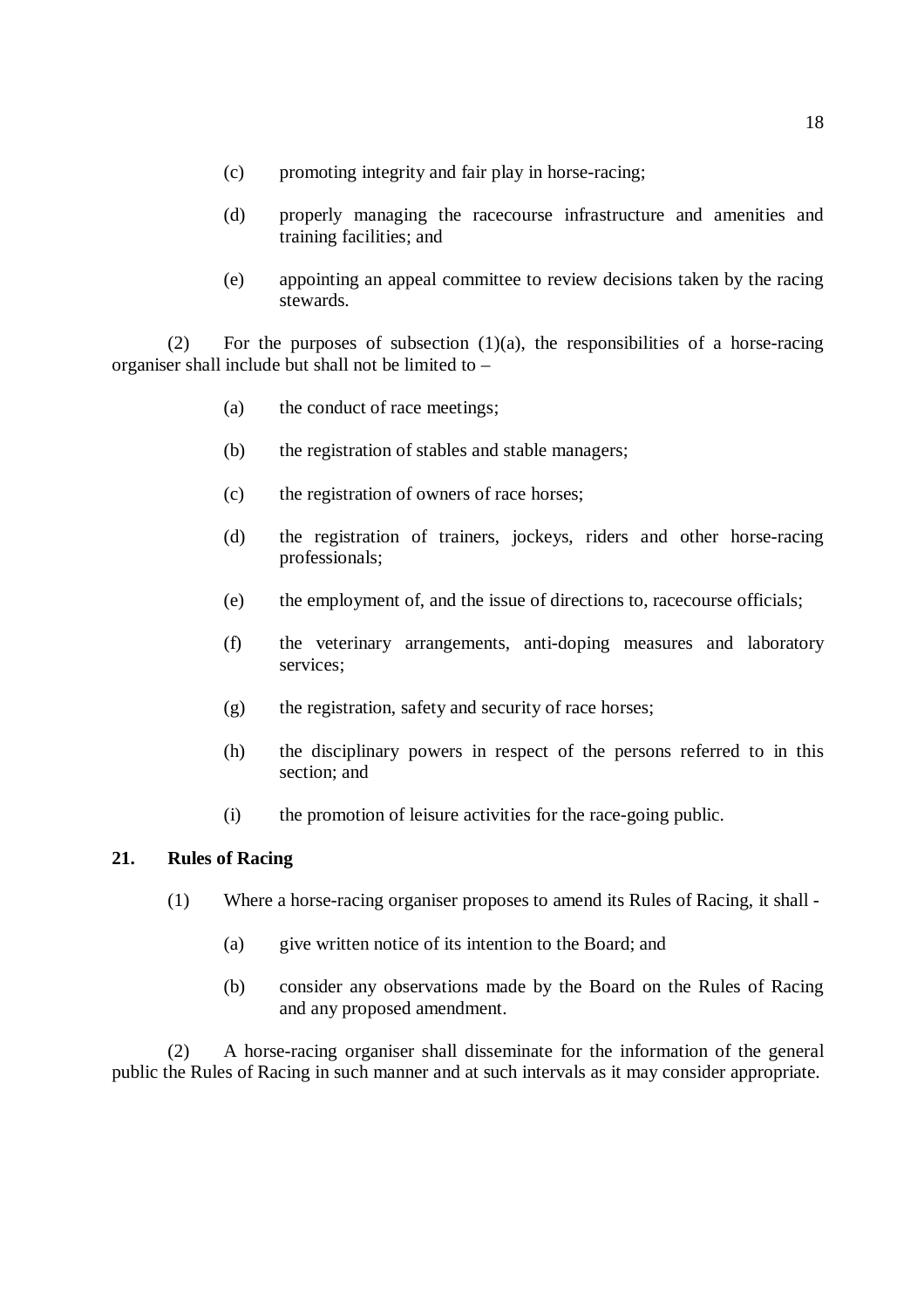## **22. Charges payable to horse-racing organiser**

A horse-racing organiser shall, for the purpose of discharging its responsibilities, have power to require the payment of such charges as it may determine, after consultation with the Board, from -

- (a) any person engaged in any trade, business or occupation at the racecourse; and
- (b) members of the public attending horse-race meetings and admitted inside the stand.

### **23. Auditor**

(1) Subject to this section, a horse-racing organiser shall from time to time appoint, and at all times have, one or more qualified auditors.

(2) No auditor shall be appointed under subsection (1) for a continuous period of more than 5 years.

(3) Where an auditor is appointed for a continuous period of 5 years or less, that auditor shall not be reappointed before a period of 5 years from the date of termination of his last appointment.

(4) Notwithstanding any other enactment, the auditor shall, whenever he furnishes a report or other document or particulars to the horse-racing organiser, furnish a copy to the Board.

## **24. Annual report of horse-racing organiser**

A horse-racing organiser shall -

- (a) furnish to the Board, an annual report of its activities together with its audited accounts not later than 6 months after the date of closing of the accounts; and
- (b) at the same time publish its audited accounts in 2 daily newspapers in wide circulation in Mauritius.

#### **PART V – REGULATION OF BETTING**

#### **25. Conduct of betting operations**

(1) Every bookmaker or operator of a totalisator shall conduct betting operations in accordance with the rules approved by the Board.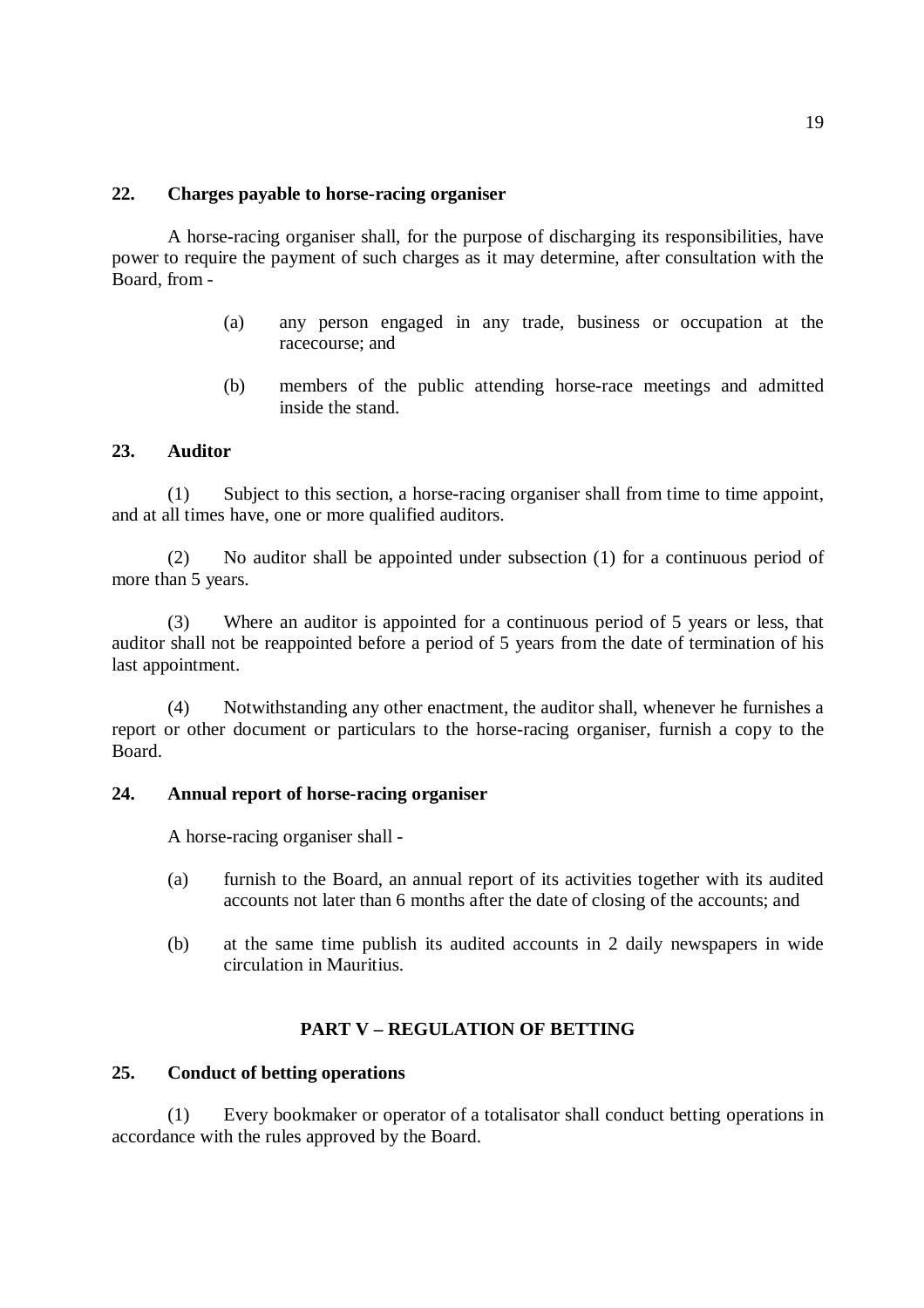- (2) Every operator of a totalisator shall
	- (a) conduct its betting operations electronically through such computer system as may be approved by the Board;
	- (b) seek prior approval of the Board of the number of terminals used in the system, the place at which the terminals are installed and the transfer of any terminal from one place to another place outside the racecouse; and
	- (c) at the request of the Board move a terminal from one place to another place or close a terminal outside the racecourse.

(3) Every bookmaker shall conduct his betting operations electronically through a central server approved by the Board.

- (4) Subsection (3) shall apply as from a date to be determined by the Board.
- (5) Every bookmaker who operates at a place outside the racecourse shall
	- (a) seek prior approval of the Board for the transfer of his place of operation from one place to another; or
	- (b) at the request of the Board, move or transfer his place of operation from one place to another place or close down his place of operation.

(6) Every bookmaker or operator of a totalisator shall submit to the Board and to the Director-General his audited accounts not later than 6 months after the date of closing of the accounts.

(7) Every company which carries on the business of bookmaker by telephone or operator of a totalisator shall, at the time of submission of the audited accounts under subsection (6), publish its audited accounts in 2 daily newspapers in wide circulation in Mauritius.

## **26. Prohibition of other wagers**

No person shall place a wager of any kind with a licensee, and no licensee shall accept, or offer to accept a wager of any kind from any person, other than a bet.

## **27. Prevention of betting by persons under the age of 18**

(1) No bookmaker or operator of a totalisator shall accept or offer to accept a bet from a person who is under the age of 18.

(2) Every bookmaker or operator of a totalisator shall -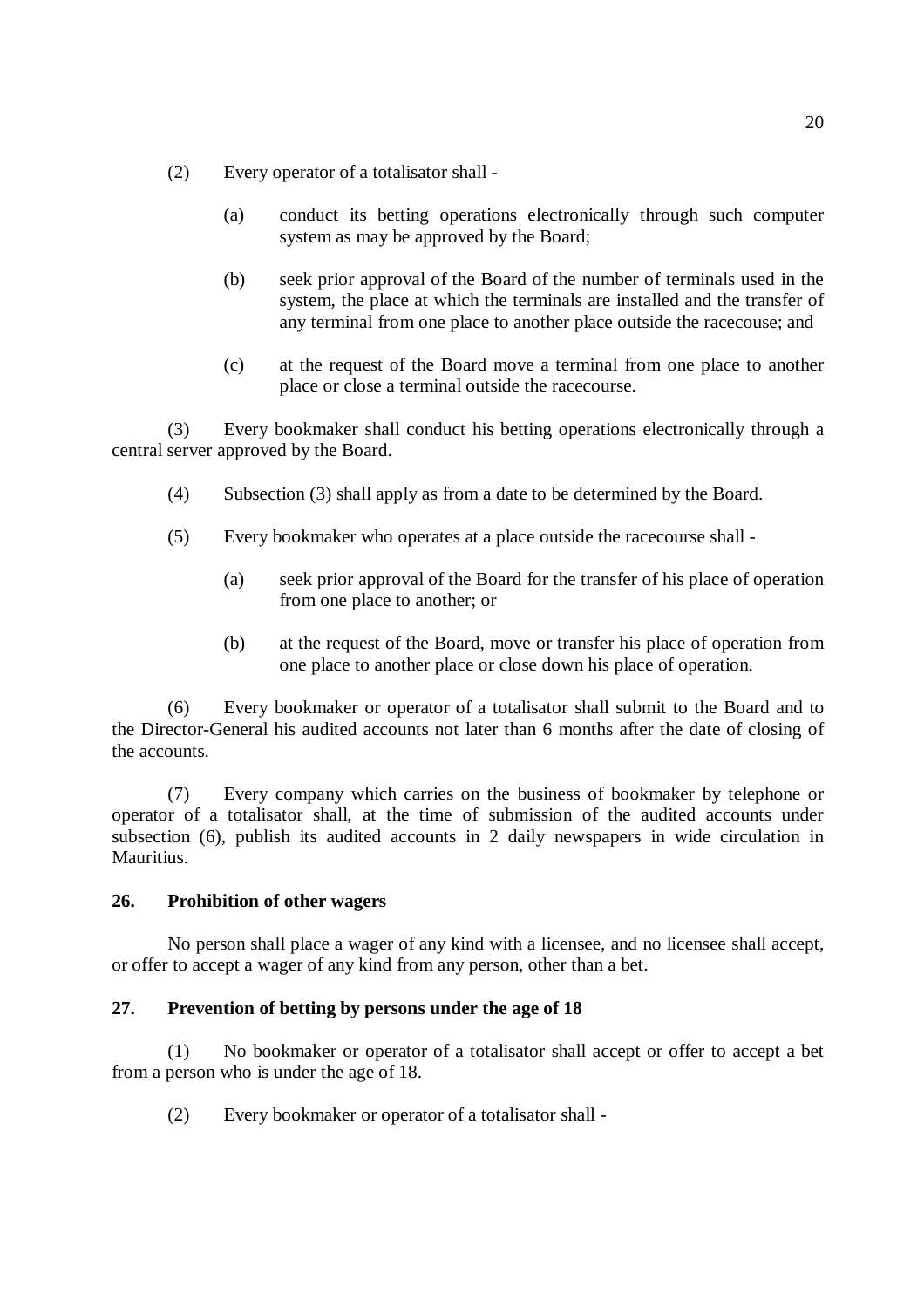- (a) put in place systems and procedures approved by the Board designed to prevent bets from being made by persons under the age of 18; and
- (b) ensure that his betting operations are in conformity with the systems and procedures approved under this section.

## **28. Prohibition of betting on credit**

No bookmaker or operator of a totalisator shall -

- (a) accept a bet unless he has received the amount of the bet; or
- (b) in connection with the making of a bet, lend money or anything that may be converted into money or extend any other form of credit.

### **29. Complaint by punters**

(1) Any punter who is aggrieved by any act or omission of a bookmaker or the operator of a totalisator may make a complaint in writing to the Board.

(2) Subject to subsection (3), the Board shall investigate any matter relating to the activities of the bookmaker or operator of the totalisator and in respect of which -

- (a) a complaint under subsection (1) is made; or
- (b) it has reasonable ground to suspect that a business abuse has been made by a bookmaker or the operator of a totalisator.

(3) The Board shall not investigate a complaint where it is made more than one month after the date of the act or omission.

#### **30. 'Police des Jeux'**

(1) There shall be a 'Police des Jeux' which shall be a unit of the Mauritius Police Force comprising police officers designated by the Commissioner of Police, who shall have, in addition to any powers under any other enactment, the powers of an authorised officer.

(2) Where the 'Police des Jeux' has reason to suspect that any premises are used or are likely to be used in contravention of this Act or any other enactment -

- (a) a police officer not below the rank of Assistant Superintendent; or
- (b) a police officer of any other rank, with a warrant or a written authority of the Commissioner of Police,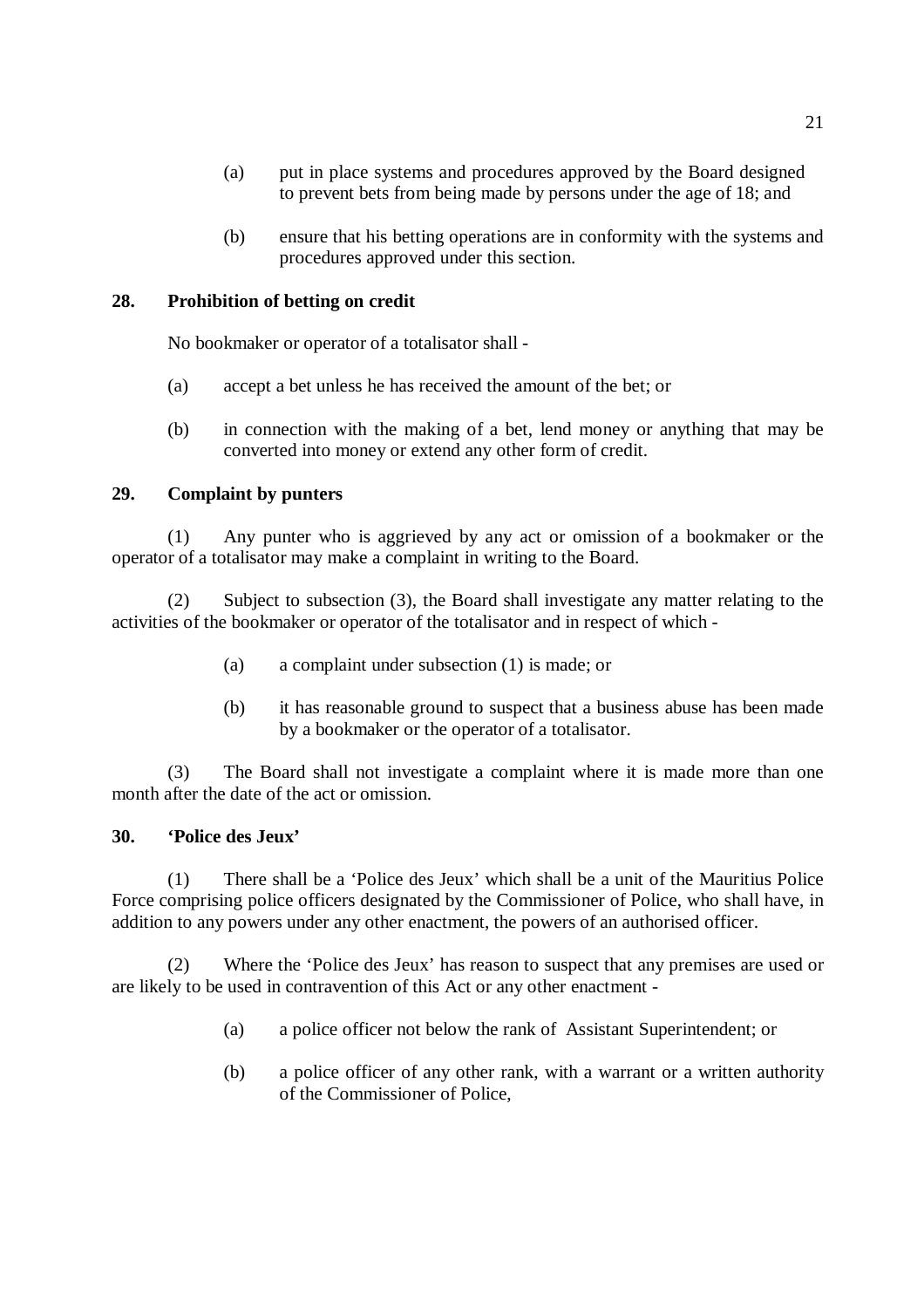may enter and search the premises and seize any money, security for money or article reasonably suspected to have been used or intended to be used in contravention of this Act or any other enactment, and to arrest and detain any person found on the premises.

- $(3)$  Where -
	- (a) any money, security for money, or article referred to in subsection (2) is found on any premises specified in that subsection or any person is found there;
	- (b) any person is seen or heard to escape from those premises on the approach or entry of a police officer;
	- (c) a police officer is prevented from or obstructed in entering or approaching those premises,

it shall be presumed, unless the contrary is proved, that the premises are being used in contravention of this Act or any other enactment.

(4) Any person found in or leaving any premises referred to in subsection (2) shall be presumed, unless the contrary is proved, to have been acting in contravention of this Act or any other enactment.

(5) Any money, security for money or other article used in connection with the commission of an offence under this Act or any other enactment may be seized and upon the conviction of the offender may be forfeited by the Court.

(6) Any person frequenting or loitering in a public place for the purposes of betting, agreeing to bet, or paying, receiving or settling bets shall commit an offence.

(7) The 'Police des Jeux' may, without warrant, arrest any person found committing an offence under this section and may seize any money, book or paper or writing found in the offender's possession.

The 'Police des Jeux' shall provide the Board such assistance as may be required to enforce this Act.

(9) In this section -

- (a) "public place" includes any bridge, road, land, footpath, subway, alley or passage, whether a thoroughfare or not which is for the time being open to the public; and
- (b) the doorways and entrances of premises abutting upon any ground adjoining and open to, a road, shall be treated as forming part of the road.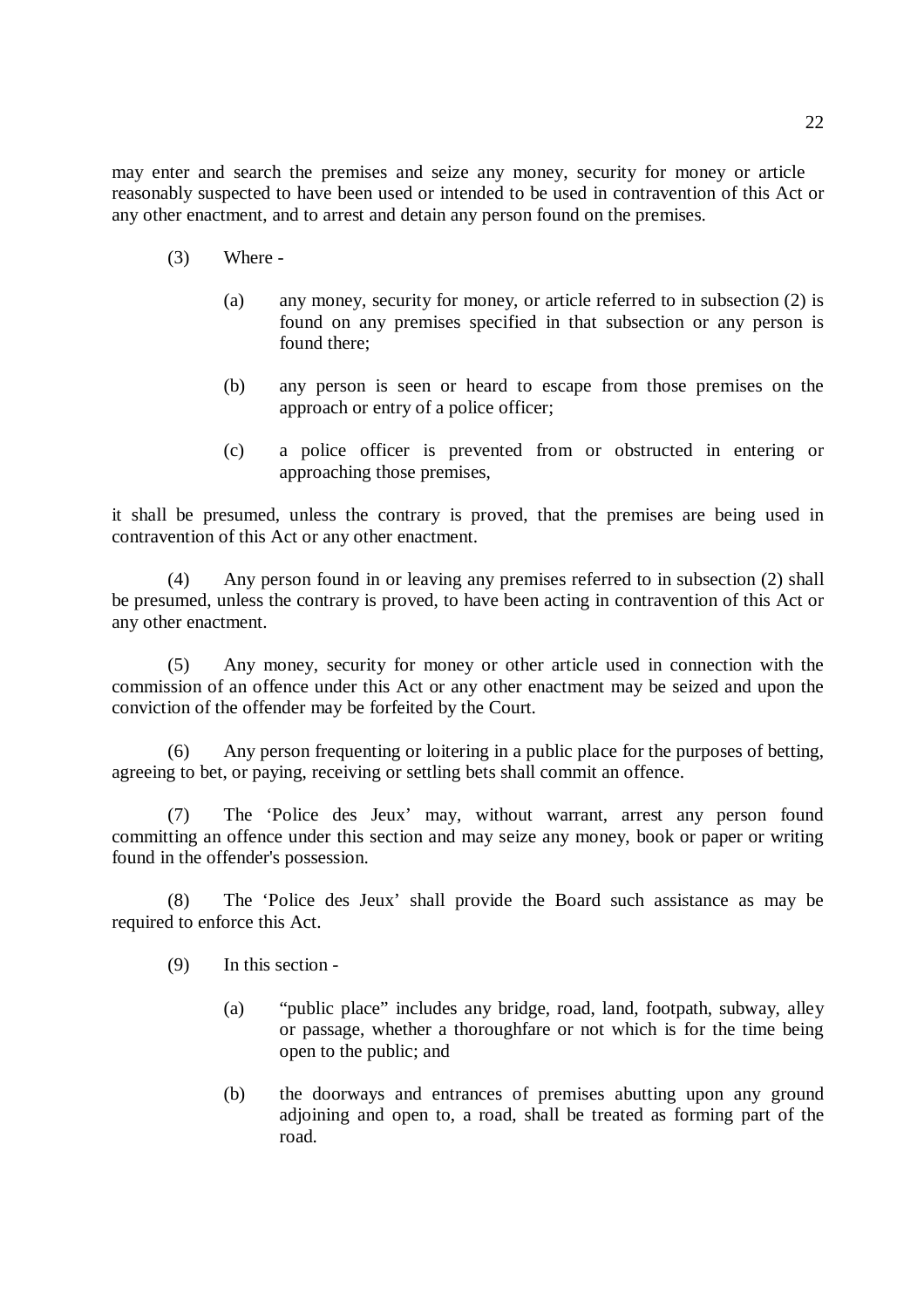# **PART VI – FEES, CHARGES, DUTY AND TAX**

#### **31. Payment of licence fees and other charges**

(1) Every licensee shall pay to the Board the appropriate licence fee specified in the First Schedule.

(2) On the recommendation of the Board, the Minister may make regulations to provide for the levying of charges payable to the Board for the purposes of discharging its functions under the Act.

## **32. Levy of duty and tax**

(1) Every bookmaker shall -

- (a) in respect of each race meeting, pay the appropriate duty specified in Part I of the Second Schedule; and
- (b) in respect of each horse race, pay a betting tax on the gross stakes at the rate specified in Part II of the Second Schedule.

(2) Every operator of a totalisator shall, in respect of each horse race, pay a betting tax on the gross stakes at the appropriate rate specified in Part III of the Second Schedule.

(3) The duty and the tax levied under this section shall be paid to the Director-General within 7 days of the race meeting, and be accompanied by a return, in such form and manner as may be approved by the Director-General, containing such information as may be required.

(4) Every return under subsection (3) together with any payment of the duty and tax shall be made electronically through such computer system as may be approved by the Director-General as from a date to be determined by him.

Where a person fails to pay the duty or tax in accordance with subsection  $(3)$ , he shall be liable to pay, in addition to the duty or tax, a penalty of -

- (a) 10 per cent of the duty or tax for the first month or part of the month during which the duty or tax remains unpaid; and
- (b) 2 per cent of the duty or tax excluding the penalty for each subsequent month or part of the month during which the duty or tax remains unpaid,

up to a maximum of 100 per cent of the duty or tax, as the case may be.

(6) A bookmaker may recover the tax leviable under subsection (1)(b) from the person who places the bet.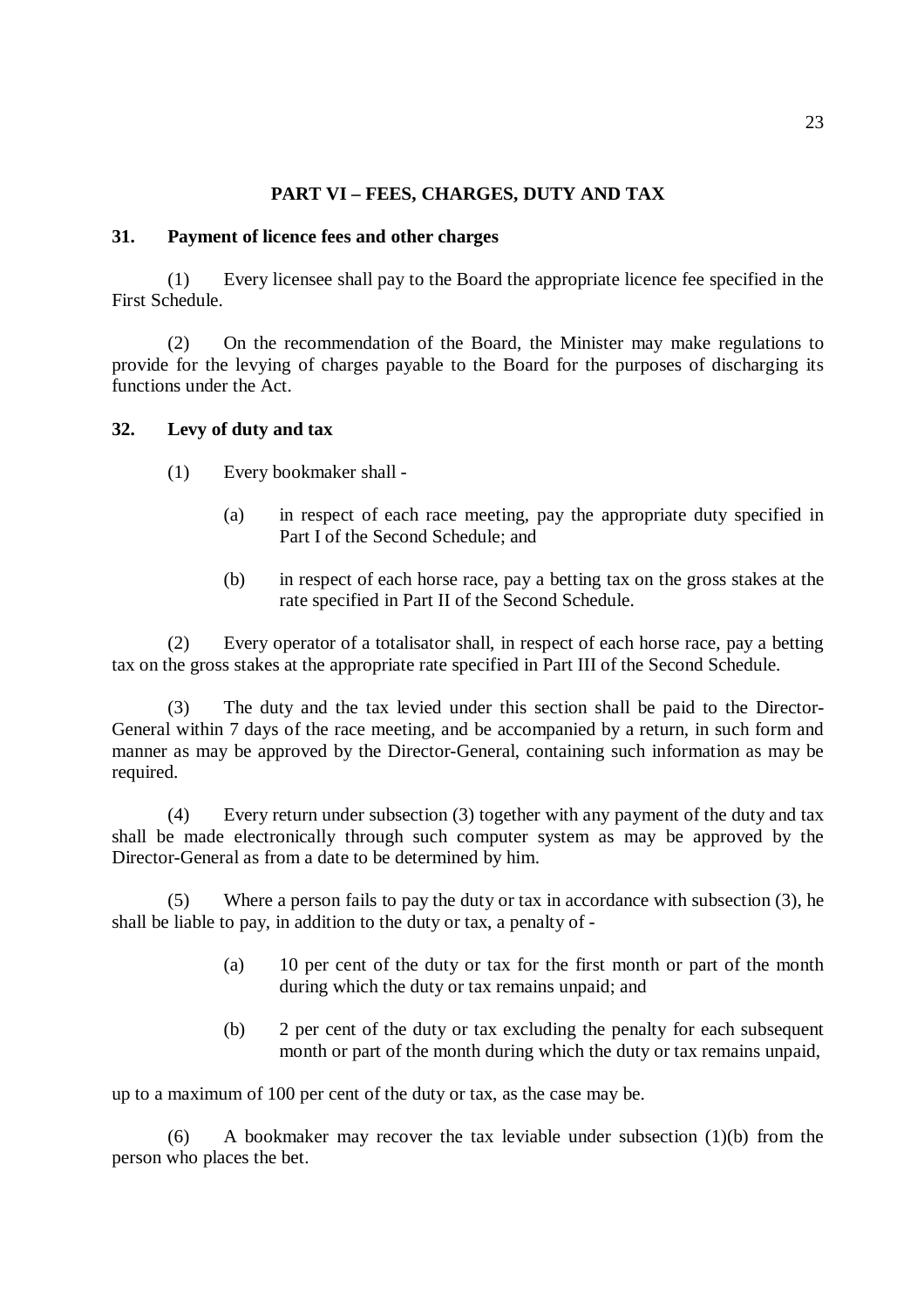## **33. Security**

 $\overline{a}$ 

- (1) Every bookmaker or operator of a totalisator shall
	- (a) deposit with the Director the sum specified in the Third Schedule; or
	- (b) furnish security to the Director in the sum referred to in paragraph (a) by means of a guarantee issued by a bank licensed under the Banking Act,

for the purposes of securing the payment of any debt due to persons placing bets with the bookmaker or operator of a totalisator and of any unpaid amount in respect of fees or charges payable under this Act. **1** 

(2) Where a guarantee is furnished under subsection (1)(b), the guarantee shall provide that it shall remain in force until it is cancelled in accordance with section 34(4) or any claim made under that section has been paid by the Director.

(3) The Director-General may, for the purposes of securing payment of any duty or tax payable under this Act, require a bookmaker or operator of a totalisator to furnish security in the form of a bank guarantee in such amount as the Director-General thinks  $fit<sup>2</sup>$ .

## **34. Refund of deposit or cancelling of security**

(1) Where a bookmaker or an operator of a totalisator who has made a deposit or has furnished a guarantee ceases to carry on business, he may apply to the Director for a refund of the deposit or a cancellation of the guarantee.

(2) On receipt of an application under subsection (1), the Director shall, at the expense of the applicant, by a notice published in the *Gazette* and in 3 daily newspapers -

(a) inform all interested parties of the application; and

- *(a) deposit with the Director the sum specified in the Third Schedule; or*
- *(b) furnish security to the Director in the sum referred to in paragraph (a) by means of a guarantee issued by a bank licensed under the Banking Act,*

for the purposes of securing the payment of any debt due to persons placing bets with the bookmaker or operator of a totalisator and of any unpaid amount in respect of fees, charges, duty or tax payable under this Act.

**<sup>2</sup>**FA 2005 – Subsection (3) added w.e.f 21.04.05.

**<sup>1</sup>**FA 2005 – Subsection (1) amended by deleting the words "fees, charges, duty or tax payable under this Act" and replacing them by the words "fees or charges payable under this Act" w.e.f 21.04.05. HRB Act 2003 –

*<sup>(1)</sup> Every bookmaker or operator of a totalisator shall –*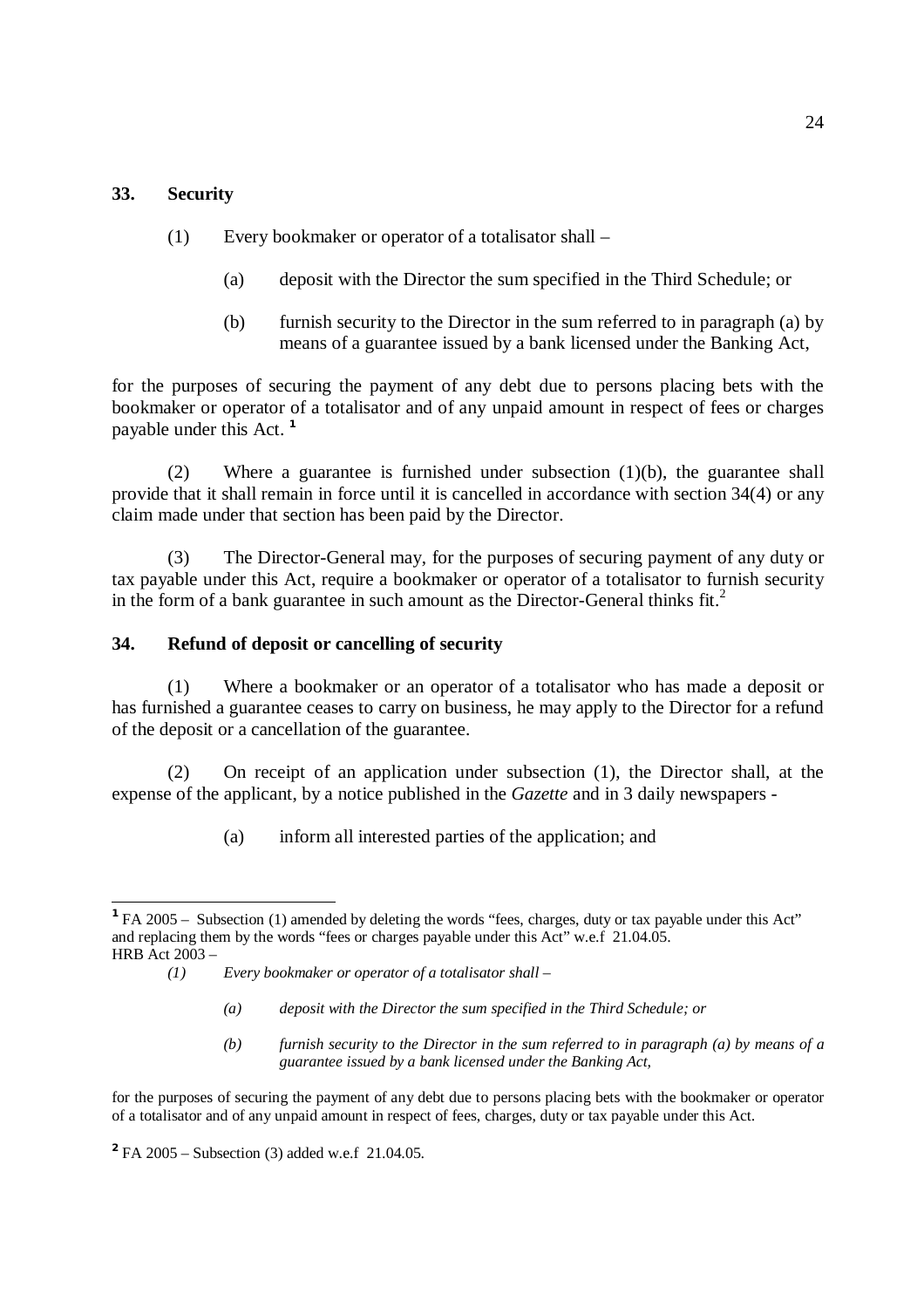- (b) request any person who claims to be entitled to a payment out of the amount of the deposit or guarantee to give him notice of his claim within 3 months from the last publication of the notice.
- (3) The Director may accept or reject a claim under subsection (2).
- (4) Where, after the expiry of the time specified under subsection (2)
	- (a) no claim has been received; or
	- (b) any claim received has been withdrawn or rejected,

the Director shall refund the deposit to the applicant or cancel the guarantee.

(5) Where the Director accepts a claim under subsection (3), he shall, at the expiry of the time specified under subsection (2) -

- (a) in relation to a deposit
	- (i) pay the amount of the claim as accepted by him; and
	- (ii) refund to the applicant any balance of the deposit remaining after making the payment under subparagraph (i);
- (b) in relation to the amount of a guarantee
	- (i) recover the amount of the guarantee in accordance with section 35;
	- (ii) pay the amount of the claim as accepted by him; and
	- (iii) refund to the bank any balance of the amount of the bank guarantee remaining after making the payment under subparagraph (ii) and all other incidental expenses.

(6) A refund or payment made by the Director under subsection (4) or (5) shall operate as a valid discharge to the Government and the Board shall not be liable in respect of any claim by any person in connection with the refund or payment.

(7) Subsection (6) shall not prejudice the right of an applicant to recover from any person any sum lawfully due to the applicant and paid out to that person by the Director.

## **35. Application of deposit or security**

(1) Where the Director is satisfied that any security by means of a guarantee is required for the purposes of this section or of section 34, he may, by written notice served upon the bank which has issued the guarantee, require the bank to pay over to him the amount of the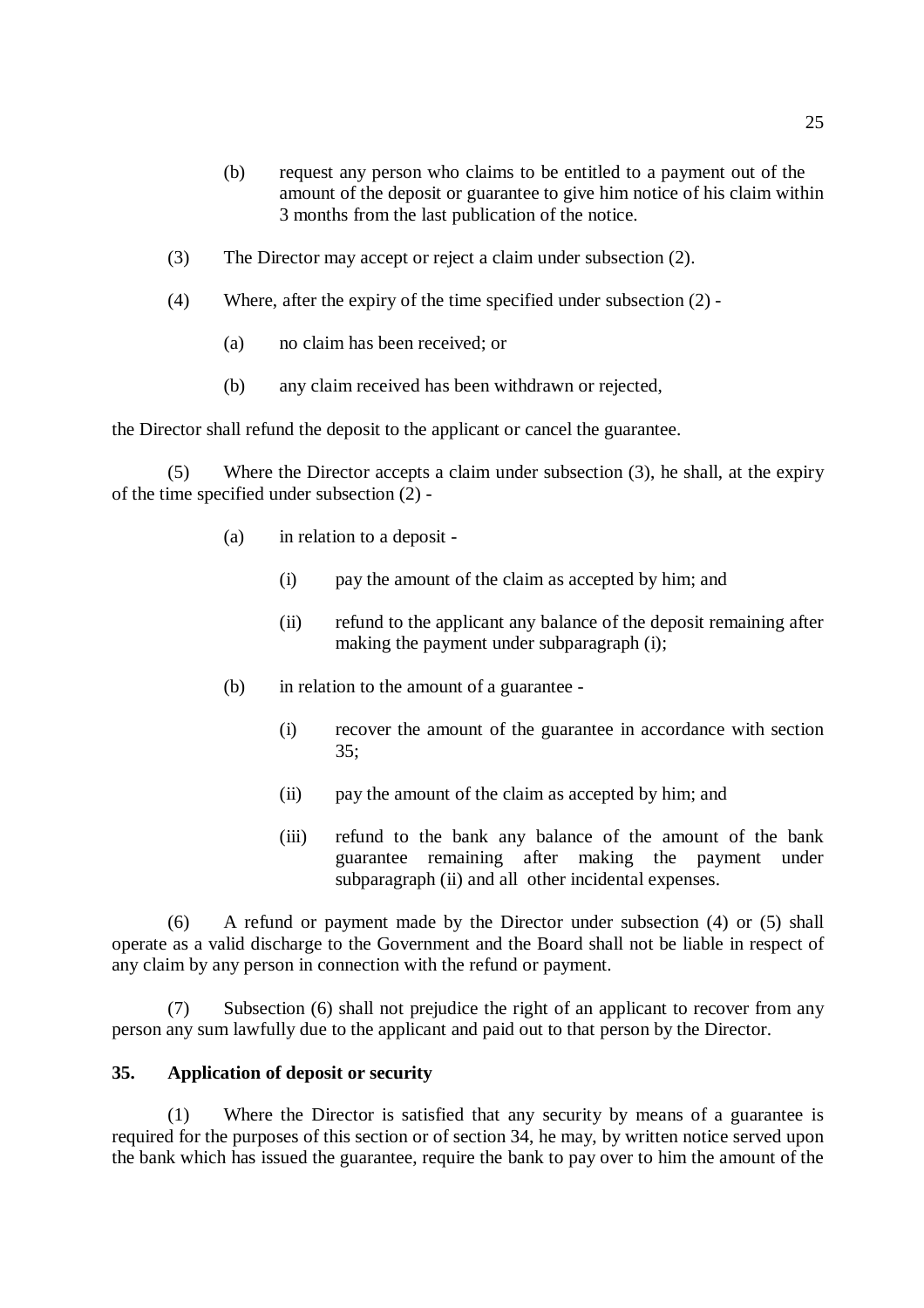guarantee, and the bank shall pay over the amount to the Director within 7 days of receiving the notice.

(2) Any deposit made under this Act or any security recovered under subsection (1) may be applied by the Director to the payment of any amount which is due by the bookmaker or operator of a totalisator or his legal representatives in the following order of priority -

- (a) payment of any amount due to winning punters;
- (b) payment of any unpaid amount in respect of fees or charges payable under this Act. **1**

(3) Subject to subsection (4), where the amount of the deposit made under this Act or security recovered under subsection (1) is applied for any of the purposes specified in subsection (2), no claim shall be receivable in respect of any sum paid by the Director to any person.

(4) Subsection (3) shall not prejudice any right, of the bookmaker or operator of a totalisator to recover from any person any sum paid out to that person by the Director under subsection  $(2)(a)$ .

## **36. Amounts not claimed by winning punters**

(1) Where, after the expiry of 30 days from the date of any race meeting, any amount due and payable by a bookmaker or the operator of a totalisator to a winning punter in respect of that race meeting has not been paid out to the winning punter, the bookmaker or operator, as the case may be, shall, within 7 days of the expiry period of 30 days, remit that amount to the National Solidarity Fund established under the National Solidarity Fund Act. **2** 

**<sup>1</sup>**FA 2005 – Paragraph (b) amended by deleting the words "fees, charges, duty or tax payable under this Act" and replacing them by the words "fees or charges payable under this Act" w.e.f 21.04.05. HRB Act 2003 –

*<sup>(</sup>b) payment of any unpaid amount in respect of fees, charges, duty or tax payable under this Act.* 

<sup>&</sup>lt;sup>2</sup>FA 2005 – Subsection (1) amended by deleting the words "remit that amount to the Board together with a statement, in such form and manner as may be approved by the Board, containing such particulars as may be required" and replacing them by the words "remit that amount to the National Solidarity Fund established under the National Solidarity Fund Act" w.e.f 21.04.05.

HRB Act 2003 –

 $(1)$  Where, after the expiry of 30 days from the date of any race meeting, any amount due and payable by a bookmaker or the operator of a totalisator to a winning punter in respect of that race meeting has not been paid out to the winning punter, the bookmaker or operator, as the case may be, shall, within 7 days of the expiry period of 30 days, remit that amount to the Board together with a statement, in such form and manner as may be *approved by the Board, containing such particulars as may be required.*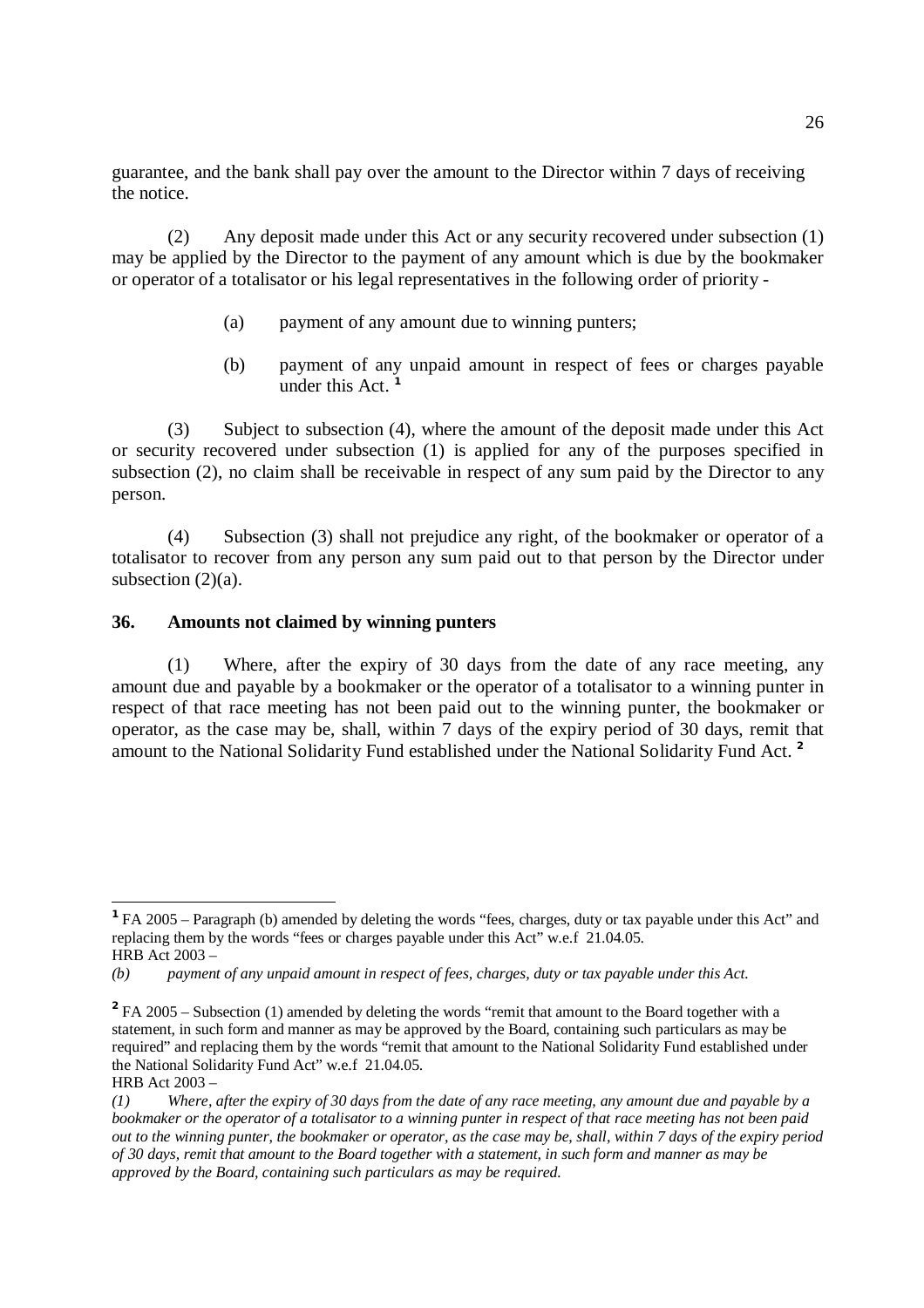- (2) The operator of a totalisator shall, within 7 days of a race meeting, remit to the National Solidarity Fund established under the National Solidarity Fund Act, the fraction of a rupee not paid to winning punters in respect of that meeting. **1**
- (3) Repealed **<sup>2</sup>**

# **37. Serially numbered receipt**

(1) For the purposes of section 32, every bookmaker or operator of a totalisator who accepts a bet otherwise than by telephone shall issue to the person who places the bet a serially numbered receipt giving such particulars as may be specified in the rules referred to in sections 16 and 25.

(2) A record of the particulars of the receipt referred to in subsection (1), shall be kept in such manner and in such form as may be approved by the Director-General.

# **38. Keeping of books and records**

Every licensee shall -

- (a) keep, in the English or French language, proper books, records and accounts, whether electronically or otherwise, in relation to the business for which he is licensed;
- (b) keep such other documents in relation to his business as the Board or the Director-General may direct; and
- (c) subject to any other enactment, preserve the books, records, accounts and documents required to be kept under paragraph (a) or (b) for a period of at least 5 years after the completion of the transaction to which it relates.

**<sup>1</sup>**FA 2005 – Subsection (2) repealed and replaced w.e.f 21.04.05.

HRB Act 2003 –

<sup>(2)</sup> The operator of a totalisator shall, within 7 days of a race meeting, remit to the Board the fraction of a rupee not paid to winning punters in respect of that meeting together with a statement, in such form and manner as may be approved by the Board, containing such particulars as may be required.

**<sup>2</sup>**FA 2005 – Subsection (3) repealed w.e.f 21.04.05.

 $(3)$  Where a remittance under subsection (1) is made to the Board and within 6 months of the race meeting, a winning punter proves to the satisfaction of the Board that he is entitled to the amount claimed, the Board shall *refund the amount so claimed.*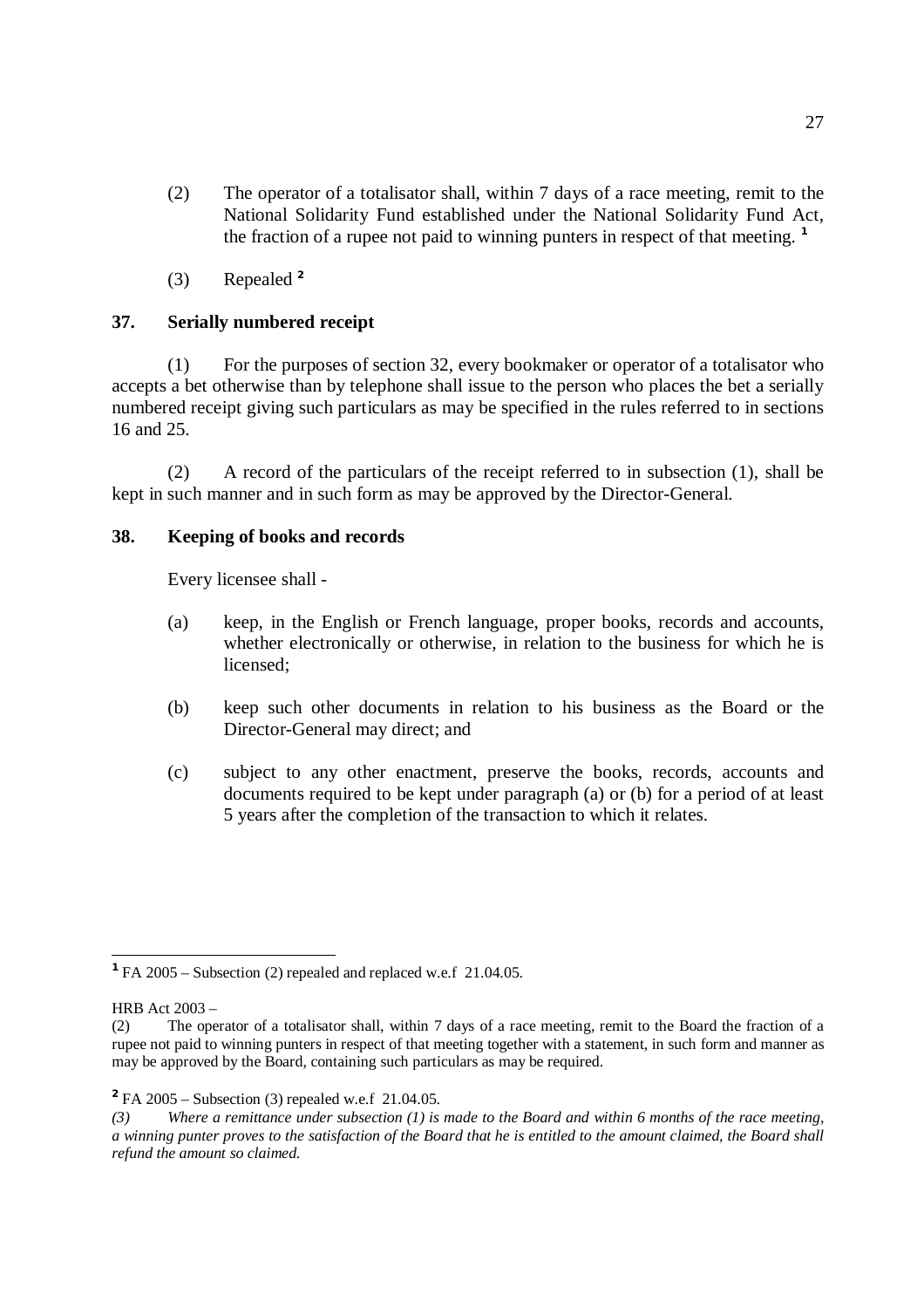## **39. Obligation to furnish information and produce records**

- (1) Every licensee shall
	- (a) where so directed by a written notice from the Director-General or the Board, furnish such information relating to his business and within such time as may be specified in the notice.
	- (b) where required to do so by the Director-General or an authorised officer, produce, at such time and place as may be specified by the Director-General or authorised officer, his licence and any books, records, accounts or documents relating to his business;
	- (c) permit an authorised officer to enter any premises used for the purpose of his business and to inspect and take copies of any book, record and accounts and any document in his possession, or on any premises used for the purposes of his business, being a book, a record, accounts, or a document which relates or appears to relate to the business; **1**
	- (d) give such information relating to his business as may be required by the Board or the Director-General.
- (3) A horse-racing organiser shall submit to the Board a copy of any agreement or contract entered into with persons engaged in horse-racing or betting activity within 15 days after the date of the agreement or contract.

# **39A. Power to access to computers and other electronic devices 2**

In the exercise of his duties under this Act, the Director or the Director-General may, at any reasonable time –

(a) have access to  $-$ 

 $\overline{a}$ 

(i) any computer, computer software, whether installed in the computer or otherwise, or any other device, used in connection with any document which the person is required to produce; or

(ii) *any computer or other equipment used in connection with his betting business; and*

**<sup>1</sup>**FA 2004 - Paragraph ( c ) deleted and replaced w.e.f 26 August 2004. HRB Act 2003:-

<sup>(</sup>c) permit an authorized officer to enter any premises used for the purpose of his business and to inspect -

*<sup>(</sup>i) and take copies of any books, records and accounts and any documents in his possession or power or on any premises used for the purposes of his business, being books, records, accounts, or documents which relate or appear to relate to the business;* 

**<sup>2</sup>**FA 2004 – Section 39A added w.e.f 26 August 2004.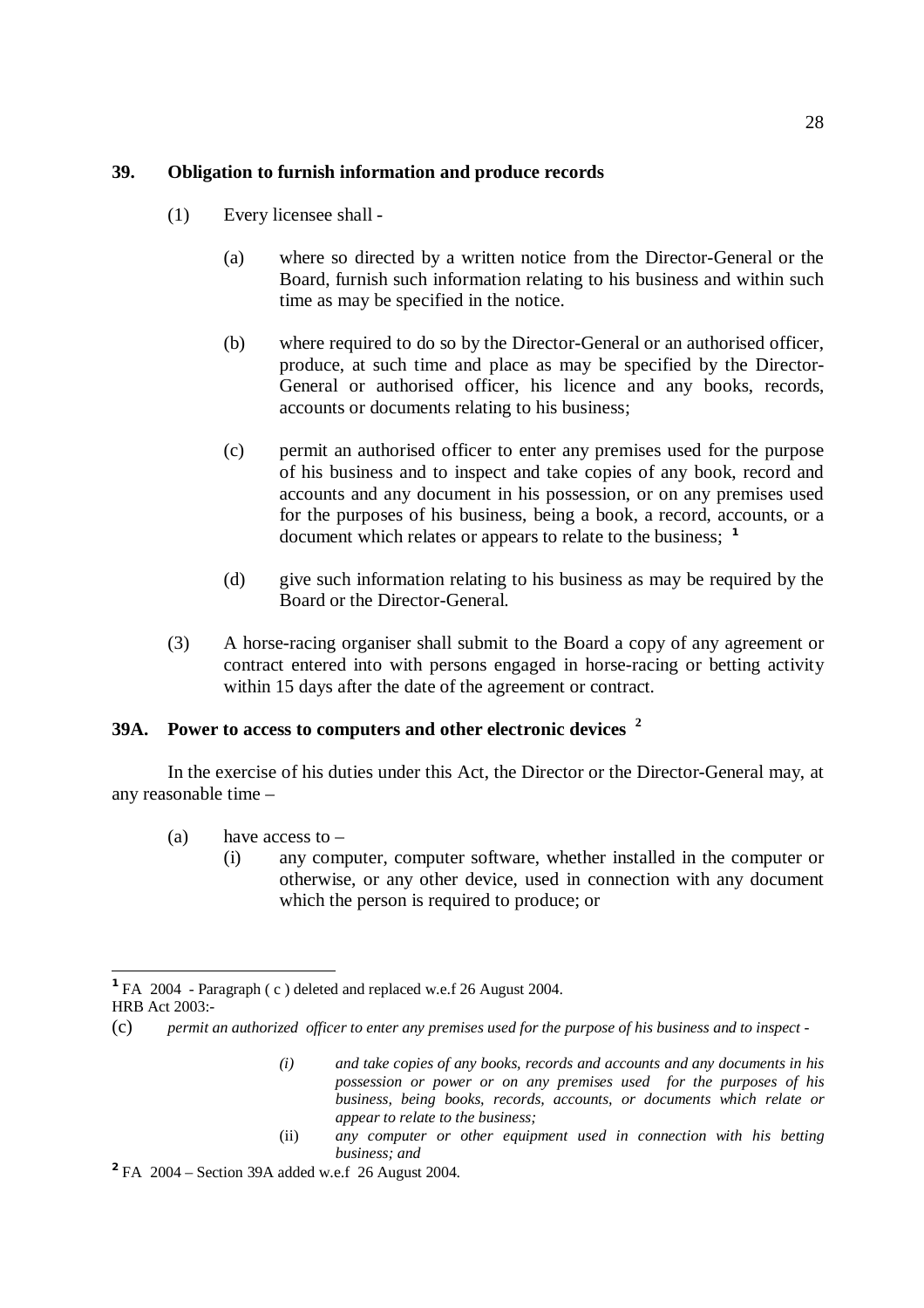- (ii) any information, code or technology which has the capability of retransforming or unscrambling encrypted data contained or available to such computers or devices into readable and comprehensive format or text;
- (b) inspection and check the operation of any such computer, or other device and make extracts of any computer software, computer outputs such other document used in connection therewith;
- (c) require any person by whom or on whose behalf the computer or other electronic device is operated, or any person concerned with the operation of the equipment, to give such assistance as is necessary for the purposes of this section; and
- (d) require any person in possession of decryption information to grant him access to such decryption information necessary to decrypt date required for the purposes of this section.

## **40. Director-General may make assessments**

(1) Where the Director-General is of the opinion that a licensee has not paid any duty or tax under section 32 by reason of -

- (a) his failure or delay to submit a return;
- (b) the incorrectness or inadequacy of his return;
- (c) his failure to keep proper books, records, accounts or documents;
- (d) the incorrectness or inadequacy of books, records, accounts or documents; or
- (e) any other cause,

he may, on such information as is available to him, make an assessment of the duty and tax due and payable by the licensee and give to the licensee written notice of the assessment.

(2) Where the Director-General has given written notice to any person of an assessment under subsection (1), the licensee shall pay the duty or tax within 28 days of the date of the notice of assessment.

(3) Subject to subsection (4), an assessment under subsection (1) shall not be made after 5 years immediately following the last day of the period in which the liability to pay duty or tax arose.

(4) The Director-General may, at any time, make an assessment under subsection  $(1) -$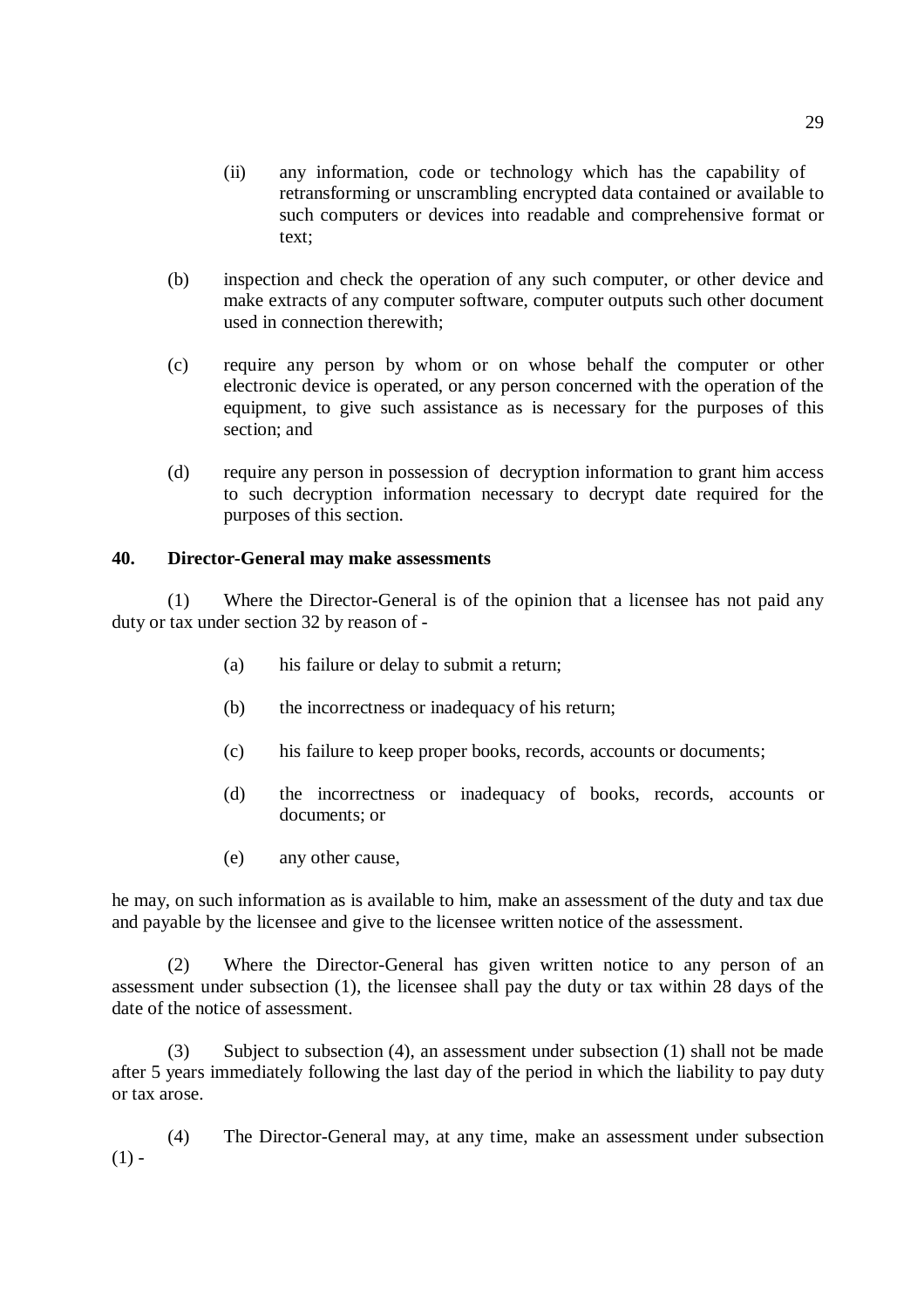- (a) where a return under section 32(3) has not been made; or
- (b) in case of wilful neglect, evasion or fraud.

(5) Any person who is aggrieved by an assessment under subsection (1) may lodge written representations with the Clerk to the Assessment Review Committee in accordance with section 19 of the Mauritius Revenue Authority Act 2004. **1**

(6) A person lodging written representations under subsection (5) shall, upon lodging the representations -

- (a) pay to the Director-General 30 per cent of the amount of duty and tax claimed in the notice if assessment; or
- (b) furnish to the Director-General a security in the form of a bank guarantee for that amount. **2**

(7) Where an assessment is reduced in accordance with a decision of the Assessment Review Committee, any amount of duty and tax paid under subsection (6) in excess of the amount payable in accordance with that decision shall be refunded together with interest at the prevailing Bank rate, free of income tax, from the date on which the payment is received by the Director-General to the date on which it is refunded. **3** 

#### **41. Recovery of duty and tax by attachment**

The Director-General may, without prejudice to any other action which he may take, enforce payment of any duty and tax payable under this Act by attachment in the same manner as is provided for in the Attachment (Rates and Taxes) Act.

## **42. Recovery by distress and sale**

(1) The Director-General may issue a warrant in the form set out in the Third Schedule to the Value Added Tax Regulations 1998, subject to such modifications and adaptations as may be necessary, to an usher of the Supreme Court to recover duty or tax payable under this Act by distress and sale of goods, chattels and effects belonging to the person by whom the duty or tax is payable.

(2) Three days' notice of such sale shall be given in the *Gazette*.

<sup>&</sup>lt;sup>1</sup>MRA Act 2004 - Subsection (5) amended by deleting the words "Secretary, Assessment Review Committee, in accordance with section 8E of the Unified Revenue Act" and replacing them by the words "Clerk to the Assessment Review Committee in accordance with section 19 of the Mauritius Revenue Authority Act 2004";

HRB Act 2003:-

*<sup>(5)</sup> Any person who is aggrieved by an assessment under subsection (1) may lodge written representations with the Secretary, Assessment Review Committee, in accordance with section 8E of the Unified Revenue Act.* 

**<sup>2</sup>**FA 2005 – Subsection (6) added w.e.f 21.04.05.

**<sup>3</sup>**FA 2005 – Subsection (7) added w.e.f 21.04.05.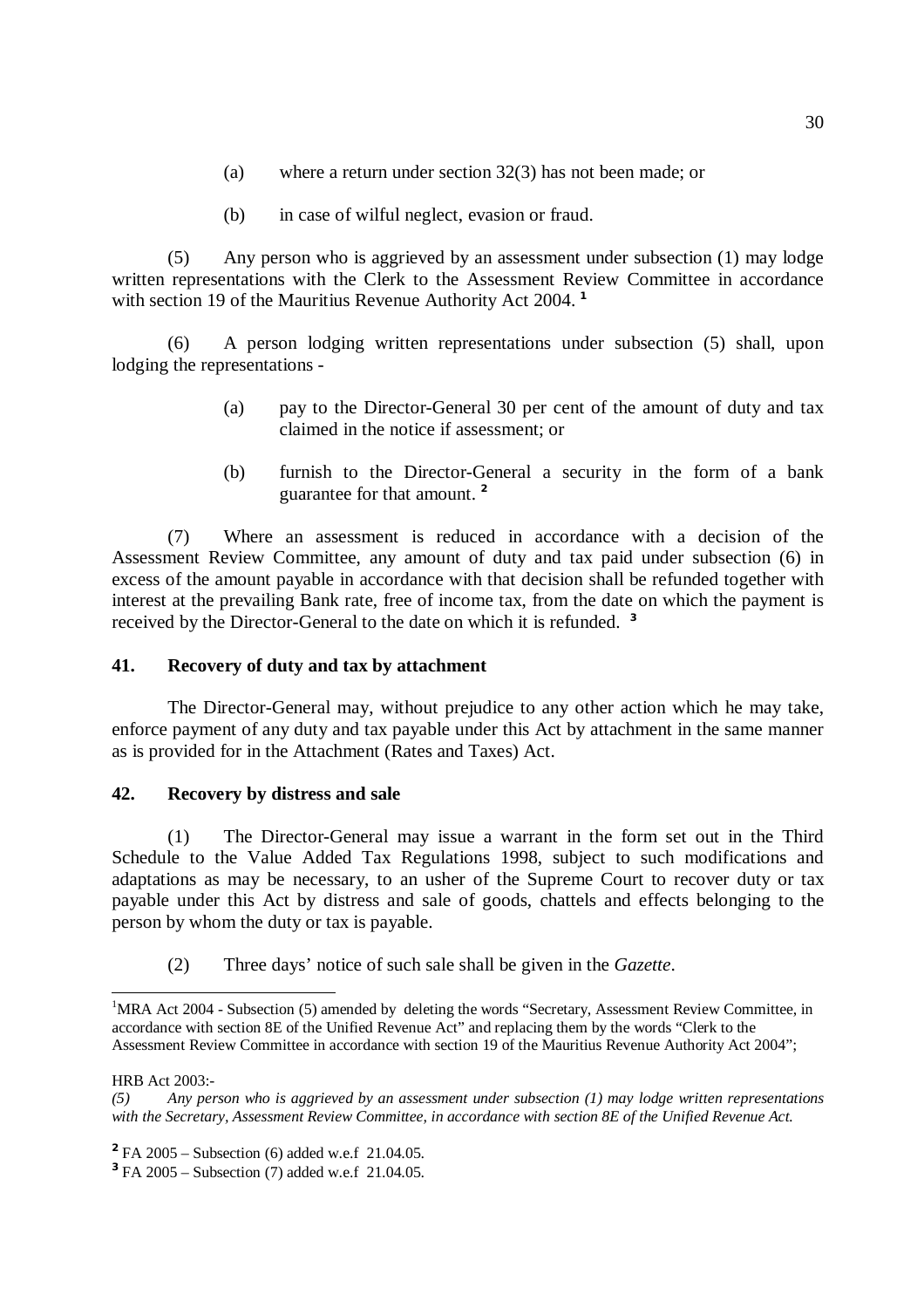## **43. Inscribed privilege**

(1) The Government shall have, in respect of any duty or tax payable under this Act and so long as the duty or tax is not paid in full or the liability is not discharged, a privilege on all immovable properties belonging to the person by whom the duty or tax is payable.

(2) Where the Director-General thinks it necessary for securing the recovery of any duty or tax payable under this Act to inscribe the privilege provided for under subsection (1), he shall deposit with the Conservator of Mortgages **<sup>1</sup>** 2 identical memoranda in the form set out in the Fourth Schedule to the Value Added Tax Regulations 1998, subject to such modifications and adaptations as may be necessary, and shall forthwith notify the person by whom the duty or tax is payable, of the deposit of the memoranda.

(3) The Conservator of Mortgages **<sup>1</sup>**shall, upon deposit of the memoranda, inscribe the privilege generally on all immovable properties belonging, or which may subsequently belong, to the person by whom the duty or tax is payable, and shall return one of the memoranda to the Director-General with a statement written or stamped on it to the effect that the privilege has duly been inscribed.

(4) Where a privilege is inscribed under this section, it shall take effect from the date of the inscription.

(5) Where any duty or tax in respect of which an inscription has been taken under this section is paid in full or the liability is discharged, the Director-General shall forthwith send to the Conservator of Mortgages **<sup>1</sup>** a request in the form set out in the Fifth Schedule to the Value Added Tax Regulations 1998, subject to such modifications and adaptations as may be necessary, to erase the inscription.

(6) The inscription of a privilege under this section shall be erased by the Conservator of Mortgages **<sup>1</sup>** at the request of the Director-General.

(7) Any inscription or erasure of inscription which is required to be taken or made under this section shall be free from stamp duty under the Stamp Duty Act or registration dues leviable under the Registration Duty Act or any other costs.

## **44. Uninscribed privilege**

 $\overline{a}$ 

(1) Notwithstanding section 43, but subject to subsection (2), the privilege for the recovery of duty and tax under Articles 2148 and 2152 of the Code Civil Mauricien shall operate on account of duty or tax payable under this Act independently of and without the necessity for inscription, upon -

<sup>&</sup>lt;sup>1</sup> MRA (Amendment) Act No. 4 of 2006 – MRA Act amended by deleting deleting Section 27(8)(e) w.e.f 02.10.04.

MRA Act 2004 Section 27(8)(e) – Section 43 amended by deleting the words "Conservator of Mortgages" wherever they appear and replacing them by the words "Head of the relevant Department of the Authority";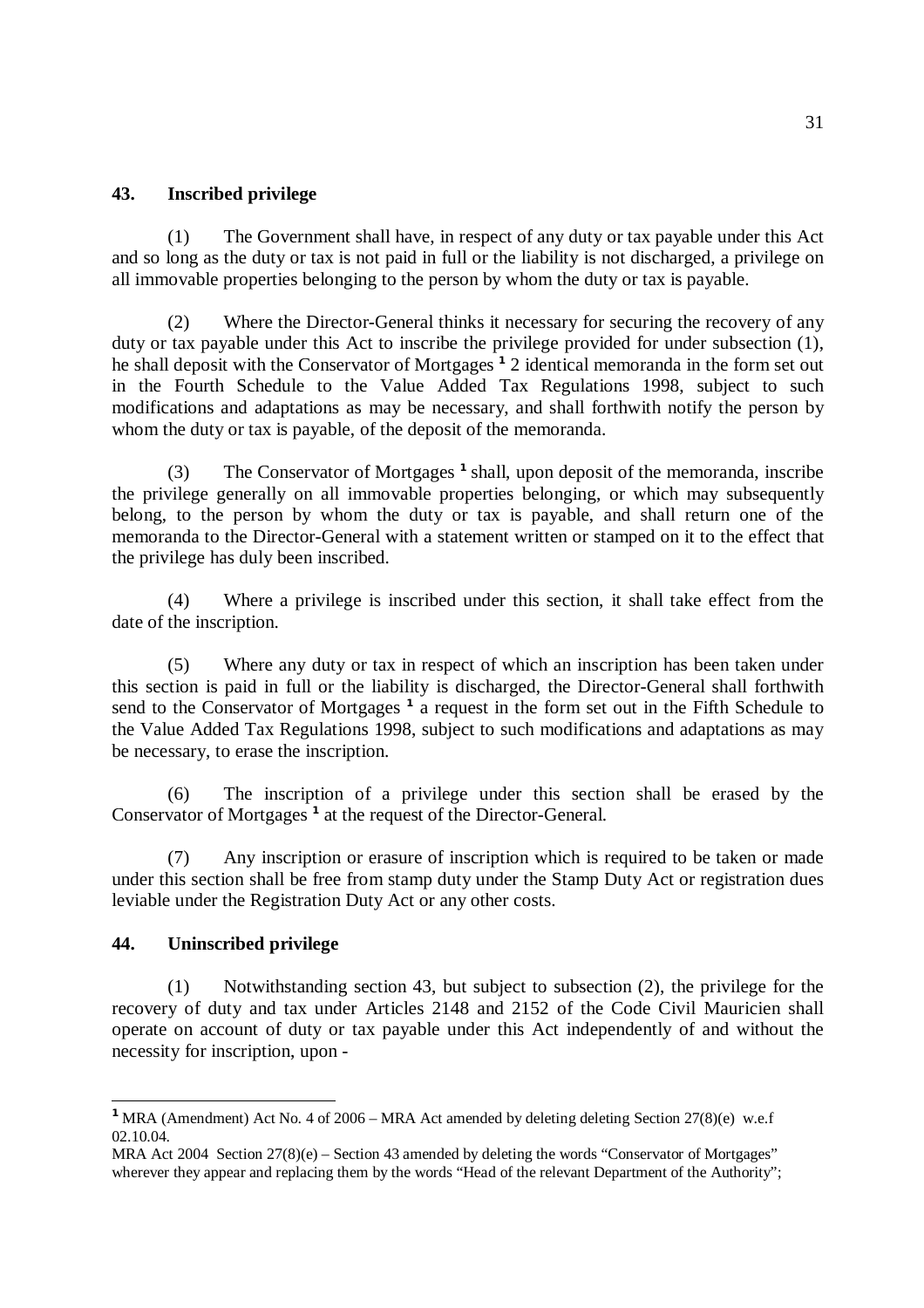- (a) personal property wherever found;
- (b) the proceeds of the sale of immovable property; and
- (c) the crops, fruits, rents and revenues,

belonging to the person owing the duty or tax.

(2) The privilege conferred under subsection (1) shall operate only in respect of duty or tax payable for a period of 12 months at the discretion of the Director-General and shall rank immediately after the privilege for judicial costs.

## **45. Contrainte**

(1) Where any duty or tax is payable under this Act, the Director-General may apply to a Judge in Chambers for an order (Contrainte) to issue against the debtor.

- (2) Any order issued under subsection (1) shall
	- (a) be served on the debtor; and
	- (b) be executory.

(3) Any debtor aggrieved by an order issued under subsection (1) may, within 21 days of the service of the order, appeal to the Supreme Court.

(4) No costs shall be awarded against an unsuccessful party except disbursements for -

- (a) stamp duty under the Stamp Duty Act;
- (b) service of the order; and
- (c) execution of the order.

## **46. No limitation of action for recovery of duty and tax**

No law relating to the limitation of actions shall bar or affect any action or remedy for the recovery of duty or tax payable under this Act.

# **PART VII - MISCELLANEOUS**

## **47. Immunity**

(1) No action shall lie against the Board or any member, the Director or any employee, in respect of any act done or omitted to be done by the Board or any member of the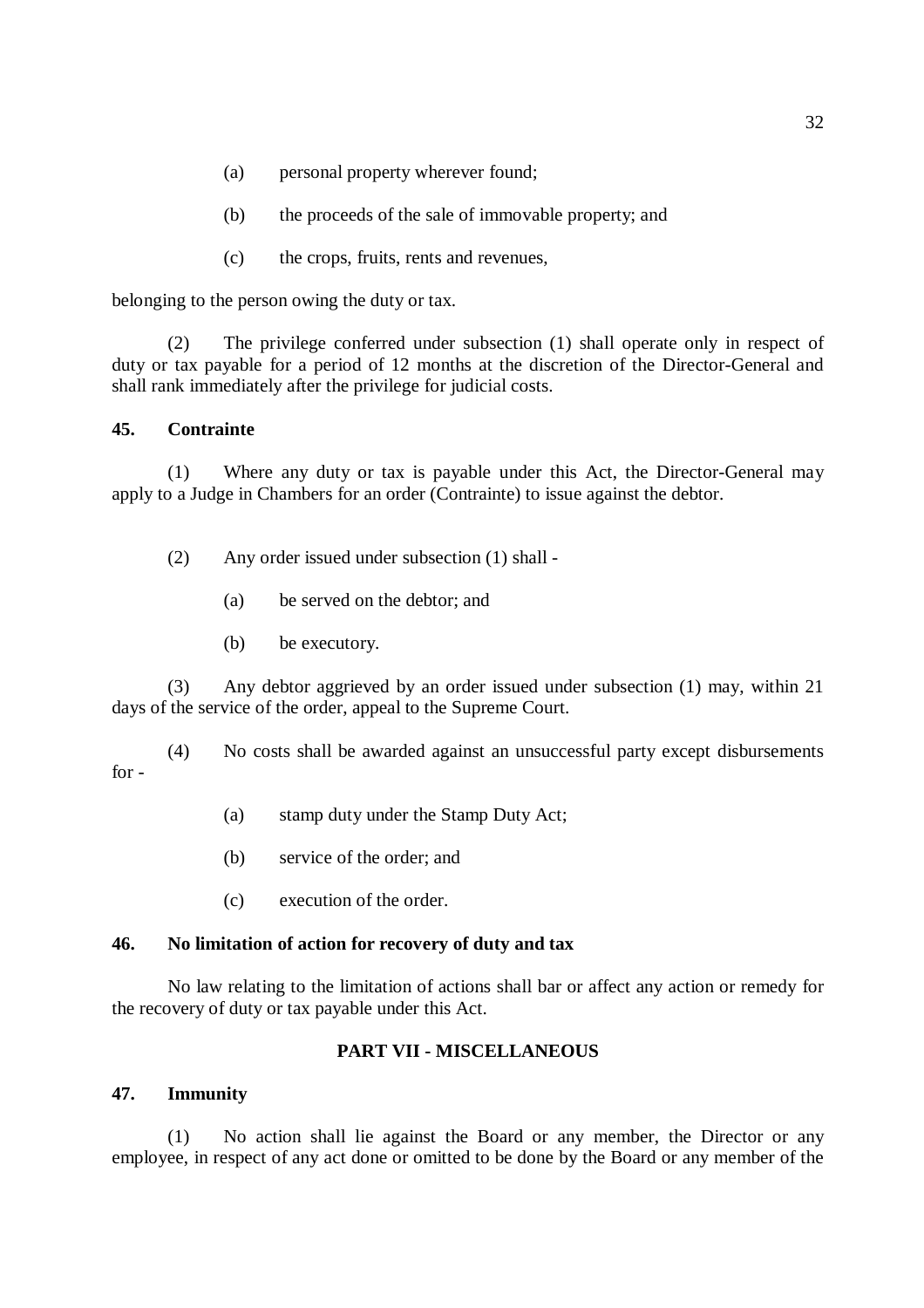Board, the Director or any employee, in the execution in good faith, of its or his functions under the Act.

(2) This section shall be in addition to and not in derogation of the Public Officers' Protection Act, and for the purposes of that Act, every member or employee of the Board shall be deemed to be a public officer or a person engaged or employed in the performance of a public duty.

## **48. Exemption**

Notwithstanding any other enactment, the Board shall be exempted from payment of –

- (a) any duty or registration fee in respect of any document under which the Board is the sole beneficiary; and
- (b) any other duty, rate, charge, fee or tax.

## **49. Execution of documents**

(1) Subject to subsection (2), no document shall be executed or signed by or on behalf of the Board unless it is signed by the Chairperson and the Director, or, in the absence of the Chairperson, by the Vice-Chairperson.

(2) In the absence of the Director, his powers under subsection (1) shall be exercised by such employee as may be appointed by the Board for that purpose.

(3) Where a document referred to in subsection (1) is required to be executed in another country, the Board may depute two persons who are residents of that country to sign the document on its behalf.

## **50. Legal proceedings**

(1) No action shall be commenced against the Board before the expiry of one month after written notice of an intention to do so has been served on the Board by or on behalf of the plaintiff.

- (2) A notice under subsection (1) shall clearly state
	- (a) the particulars of the claim;
	- (b) the name, address and occupation of the plaintiff; and
	- (c) the relief claimed.

(3) Any summons, notice or other document required or authorised to be served on the Board may be served by delivery to the Director at the office of the Board.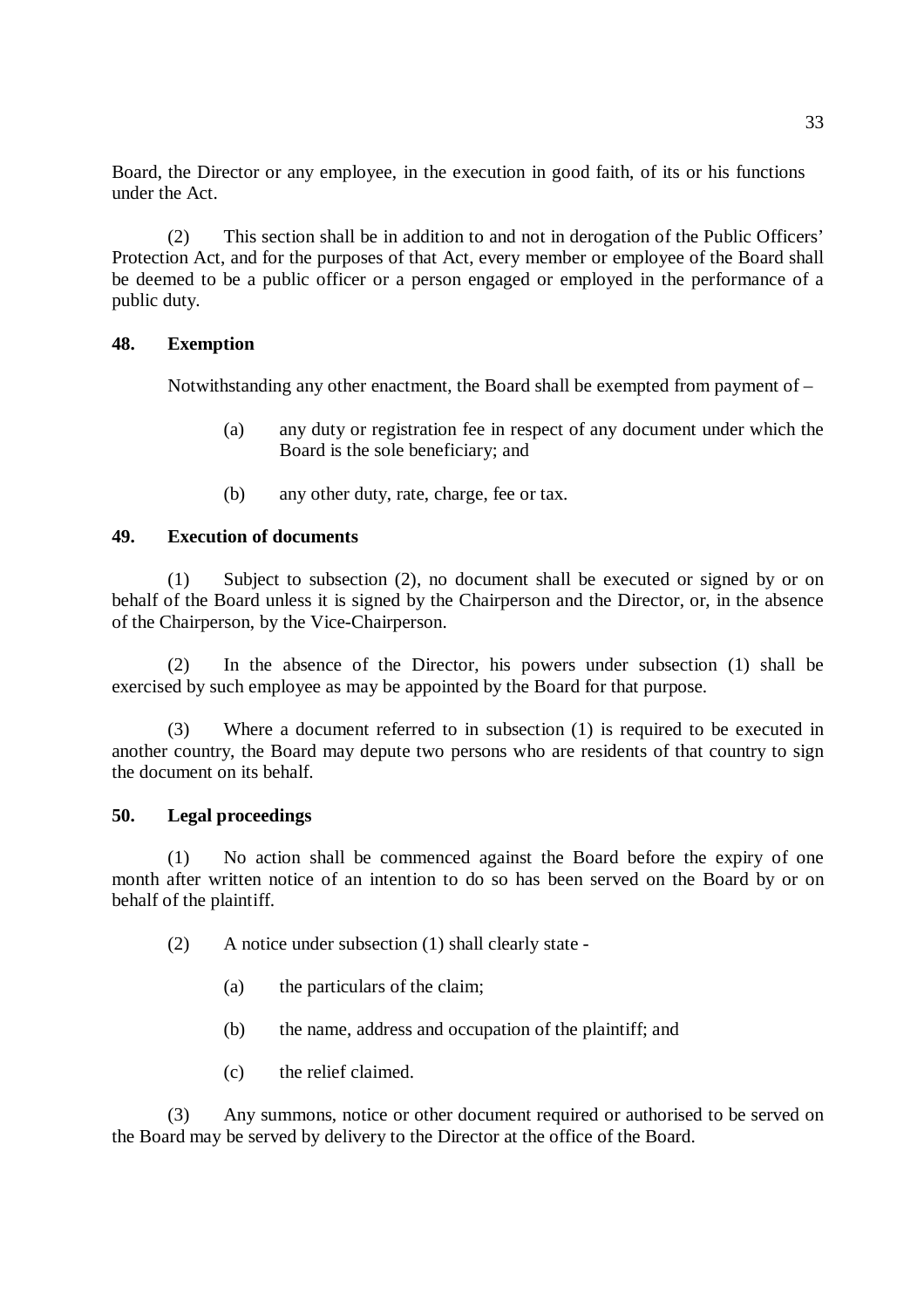(4) Service of any process by or on behalf of the Board may be effected by or on behalf of the Director.

#### **51. Offences and penalties**

(1) Any licensee who contravenes any condition of his licence shall commit an offence and shall, on conviction, be liable to a fine not exceeding 50,000 rupees and to imprisonment for a term not exceeding one year.

(2) Subject to subsection (3), any licensee who contravenes section 25, 26, 27, 28, 37, 38 or 39 shall commit an offence and shall, on conviction, be liable to a fine not exceeding 100,000 rupees and to imprisonment for a term not exceeding 2 years.

(3) Any other person who contravenes section 26 shall commit an offence and shall, on conviction, be liable to a fine not exceeding 5,000 rupees.

(4) Any person who fails to pay a licence fees or any other charges under section 31 shall commit an offence and shall, on conviction, be liable, in addition to the licence fees or charges, to a fine not exceeding 50,000 rupees.

(5) Any licensee who fails to comply with section 32(1) or (2) shall commit an offence and shall, on conviction, be liable to a fine which shall not be less than double and not more than treble the amount of the duty or tax which would have been payable and to imprisonment for a term not exceeding 5 years.

(6) Any licensee who, without reasonable cause, fails to pay out any winning bet, shall commit an offence and shall, on conviction, be liable, in addition to the amount to be paid out, to a fine not exceeding 200,000 rupees and to imprisonment for a term not exceeding 2 years.

- (7) Any person who
	- (a) in connection with any duty or tax payable under this Act
		- (i) makes any statement which he knows or should have known to be false or misleading in any material particular; or
		- (ii) with intent to deceive, produces or makes use of any book, account, record, return or other document which is false or misleading in any material particular; or
	- (b) is knowingly concerned in, or is taking steps with a view to, the evasion, by him or any other person of any duty or tax payable under this Act,

shall commit an offence and shall, on conviction, be liable to a fine not exceeding 500,000 rupees or to imprisonment for a term not exceeding 5 years.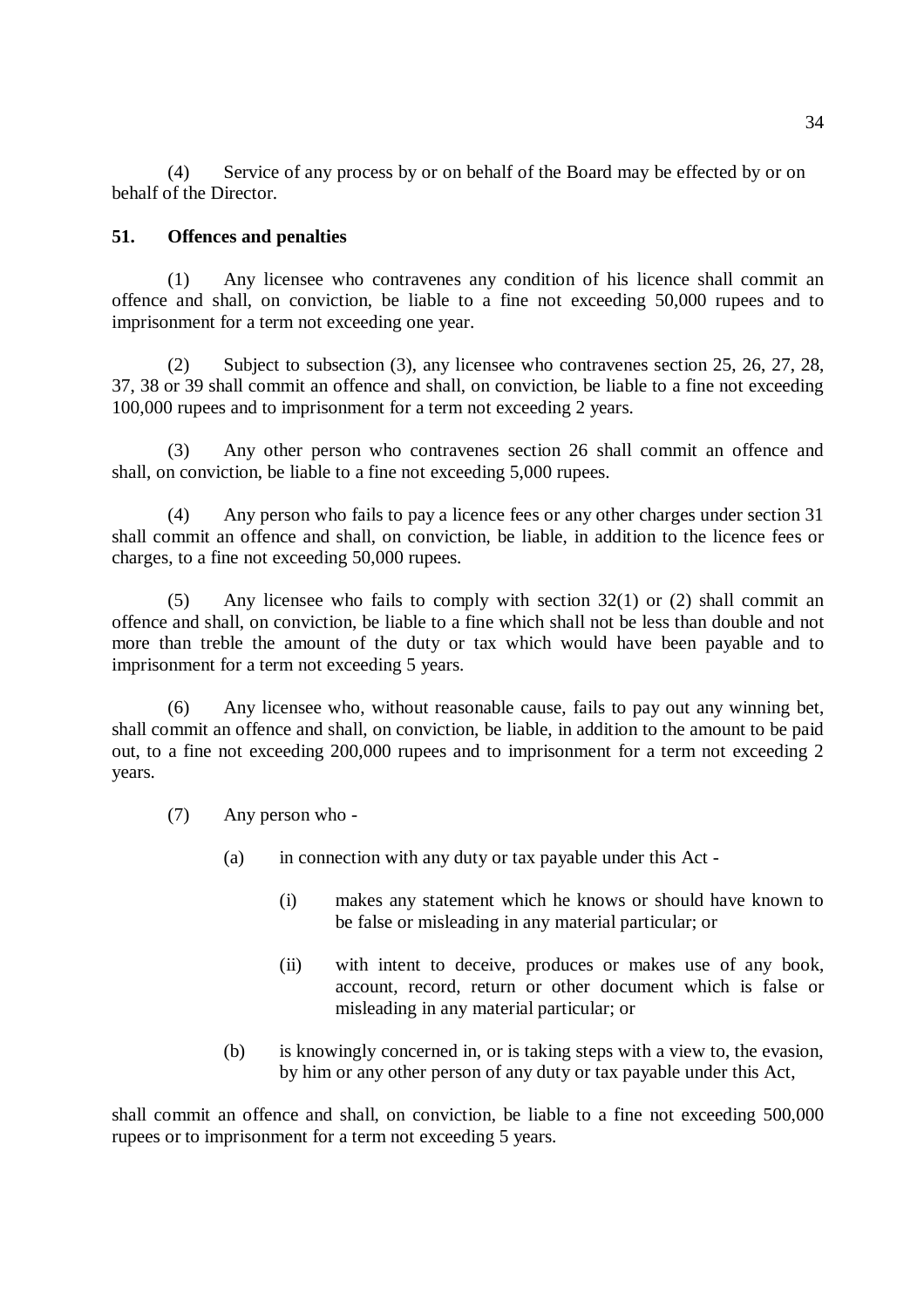(8) Any licensee who transfers, assigns or sublets a licence shall commit an offence and, without prejudice to the suspension or revocation of the licence under section 19, shall, on conviction, be liable to a fine not exceeding 300,000 rupees and to imprisonment for a term not exceeding 2 years.

(9) Any person who transacts any business which is regulated by this Act with a person who is not licensed under this Act shall commit an offence and shall, on conviction, be liable to a fine not exceeding 50,000 rupees.

(10) Any person who contravenes this Act for which no specific penalty is provided for shall commit an offence and shall, on conviction, be liable to a fine not exceeding 50,000 rupees and to imprisonment for a term not exceeding one year.

### **52. Jurisdiction**

- (1) Notwithstanding
	- (a) section 114(2) of the Courts Act; and
	- (b) section 72(5) of the District and Intermediate Courts (Criminal Jurisdiction) Act,

a Magistrate shall, subject to subsection (2), have jurisdiction to try any offence under this Act or any regulations made under this Act and may impose any penalty provided by this Act.

(2) The prosecution of an offence under any of the sections of this Act specified in the Fourth Schedule to the Mauritius Revenue Authority Act 2004 shall take place, at the discretion of the Director of Public Prosecutions, before a Judge sitting without a jury, the Intermediate Court or a District Court. **1** 

HRB Act 2003:-

 $\overline{a}$ 

(2) The prosecution for an offence under the sections of the Act specified in the Fifth Schedule to the Unified Revenue Act shall take place, at the sole discretion of the Director of Public Prosecutions, before the Revenue *Division of the Supreme Court, the Intermediate Court, or the District Court.* 

**<sup>1</sup>**FA 2006 is amended in section 52(2), by deleting the words "the enactments" and replacing them by the words "this Act".

MRA Act 2004- Section 52 amended, by adding the following new subsection, the existing provision being numbered (1) accordingly –

<sup>(2)</sup> The prosecution of an offence under any of the sections of the enactments specified in the Fourth Schedule to *the Mauritius Revenue Authority Act 2004 shall take place, at the discretion of the Director of Public Prosecutions, before a Judge sitting without a jury, the Intermediate Court or a District Court.*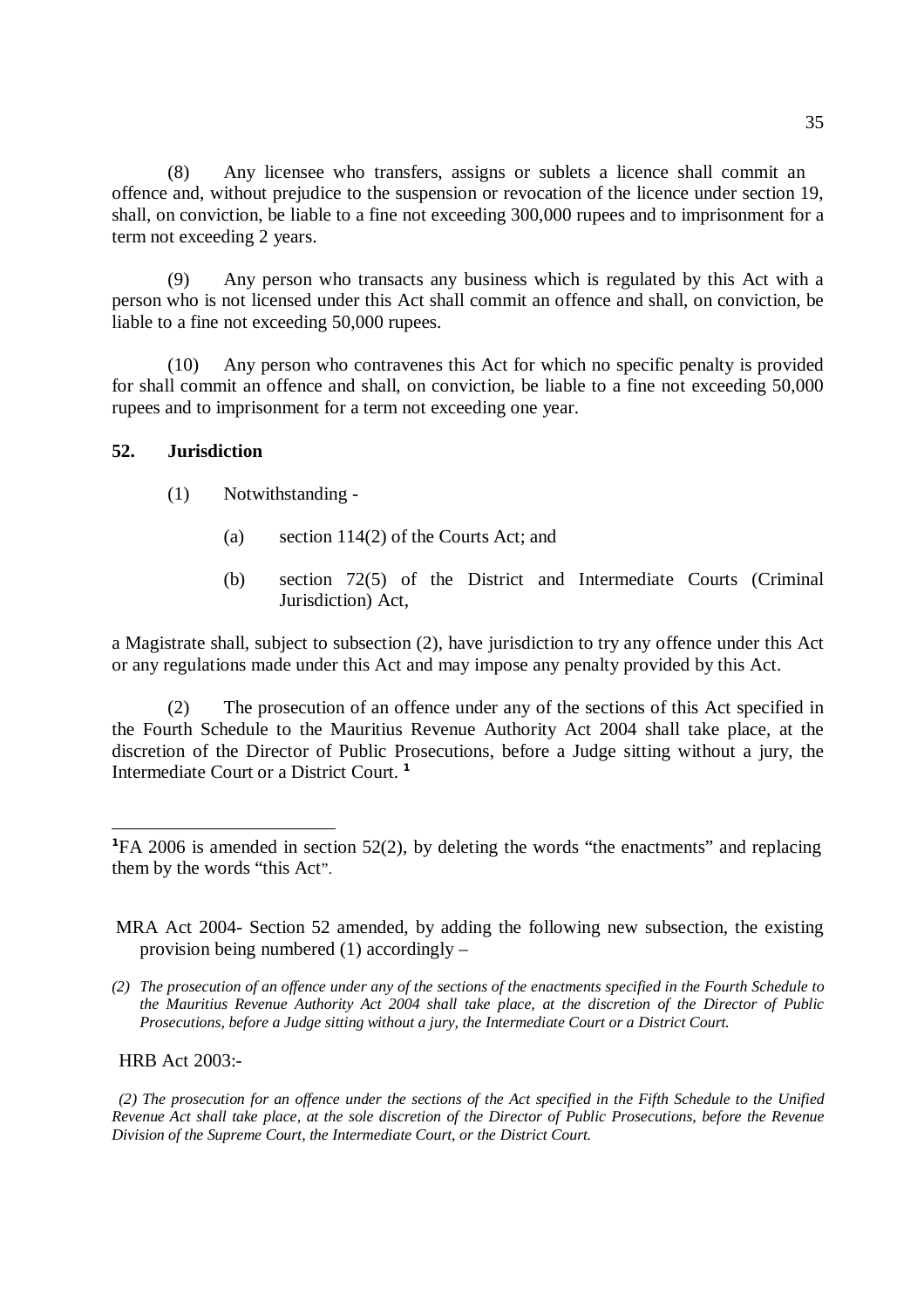### **53. Regulations**

- (1) The Minister may
	- (a) make such regulations as he thinks fit for the purposes of this Act; and
	- (b) by regulations, amend the Schedules.
- (2) Any regulations made under this section may
	- (a) provide for the payment of fees and the levying of charges; and
	- (b) provide that any person who contravenes them shall commit an offence, and shall on conviction be liable to a fine not exceeding 100,000 rupees and to imprisonment for a term not exceeding 2 years.

#### **54. Consequential amendments**

(1) The Criminal Procedure Act is amended in the Fifth Schedule, by inserting immediately after paragraph (g) the following new paragraph (h), the existing paragraphs (h) to (l) being relettered (i) to (m) respectively -

> (h) the Horse Racing Board Act 2003, section 51(1), (2), (5), (6), (7), (8) and (10)

(2) The Financial Intelligence and Anti-Money Laundering Act 2002 is amended in section 2, in the definition of "member of the relevant profession or occupation" in paragraph (b), by deleting the words "a casino, a bookmaker or totalisator under the Gaming Act" and replacing them by the words "a casino under the Gaming Act and a bookmaker or an operator of a totalisator under the Horse Racing Board Act 2003".

- (3) The Gaming Act is amended
	- (a) in section 2
		- (i) by deleting the definitions of "bookmaker", "club", "licensing authority", "pari mutuel", "pari mutuel organiser", "race", "stand", "sweepstake", "totalisator" and "winnings";
		- (ii) by inserting in their appropriate alphabetical order, the following definitions -

"horse-racing organiser" has the same meaning as in the Horse Racing Board Act 2003;

"licensing authority" means the Board;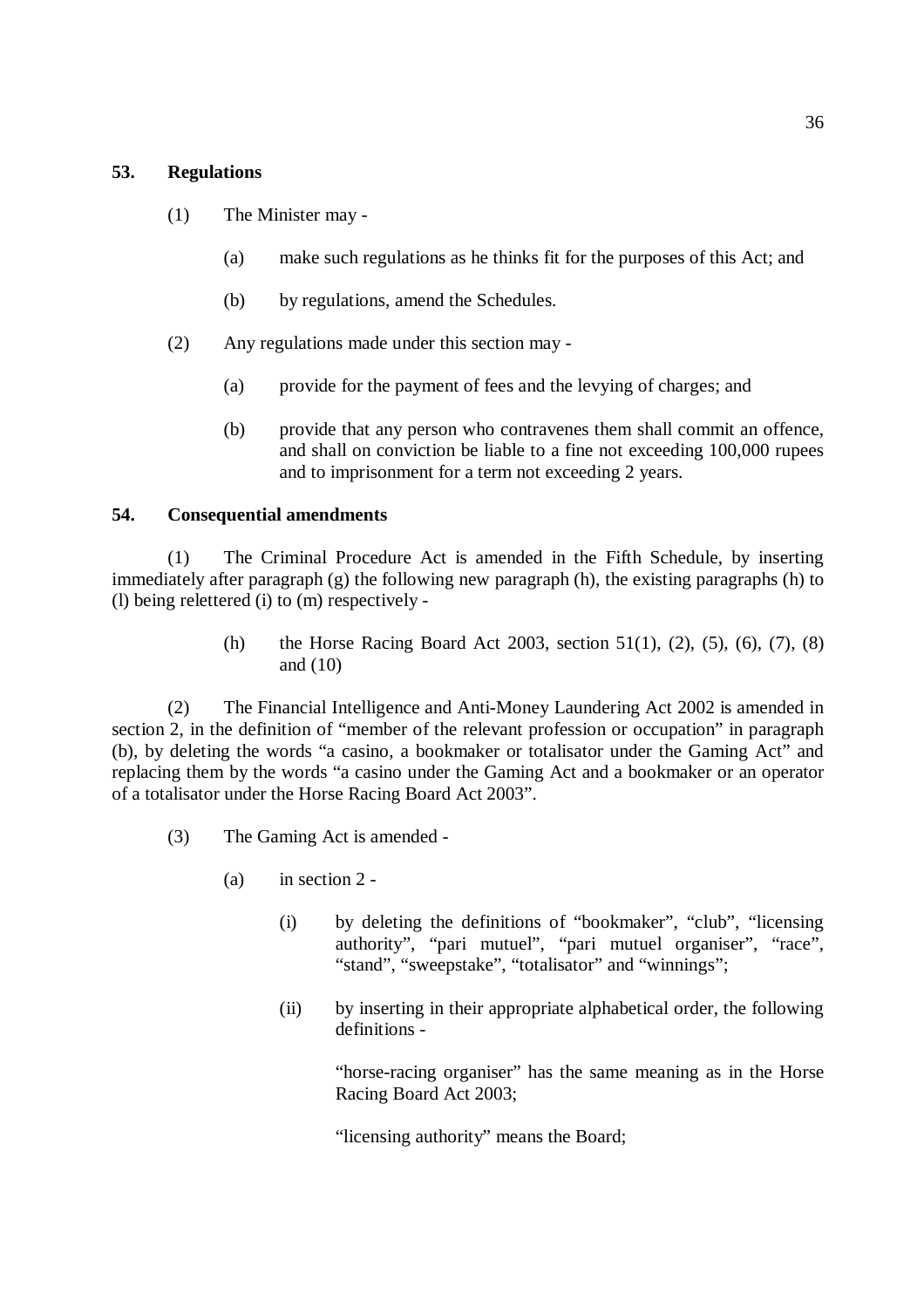"sweepstake" means a form of lottery where the winner is determined by a draw and the result of a race organised by a horse-racing organiser;

- (iii) in the definition of "lottery", by deleting paragraphs (b) and (c) and replacing them by the following paragraph (b), the word "and" in paragraph (a) being deleted and replaced by the word "but" -
	- (b) does not include a lotto lottery or sweepstake;
- (b) in section 20
	- (i) in its heading, by deleting the words "and tax";
	- (ii) in subsection (1), by deleting paragraph (a) and replacing it by the following paragraph -
		- (a) Every pool promoter shall pay a duty equal to 10 per cent of the stake money paid in respect of bets made with him by way of pool betting.
	- (iii) in subsection  $(2)(a)$ , by deleting the words "15 per cent" and replacing them by the words "10 per cent";
- (c) in section 22
	- (i) in subsection (1), by deleting the words "specified in the Third Schedule" and replacing them by the words "approved by the Board"
	- (ii) in subsection (2), by deleting the words "events specified in item 4 of the Third Schedule" and replacing them by the words "any sporting or other event taking place outside Mauritius as approved by the Board";
	- (iii) in subsection (3), by deleting the words "event specified in item 4 of the Third Schedule" and replacing them by the words "sporting or other event taking place outside Mauritius as approved by the Board";
- (d) in Part IV, in its heading, by deleting the words "**AND BETS**";
- (e) in section 25, by deleting the words "be a pari mutuel organiser or a bookmaker" and replacing them by the words "organise sweepstake";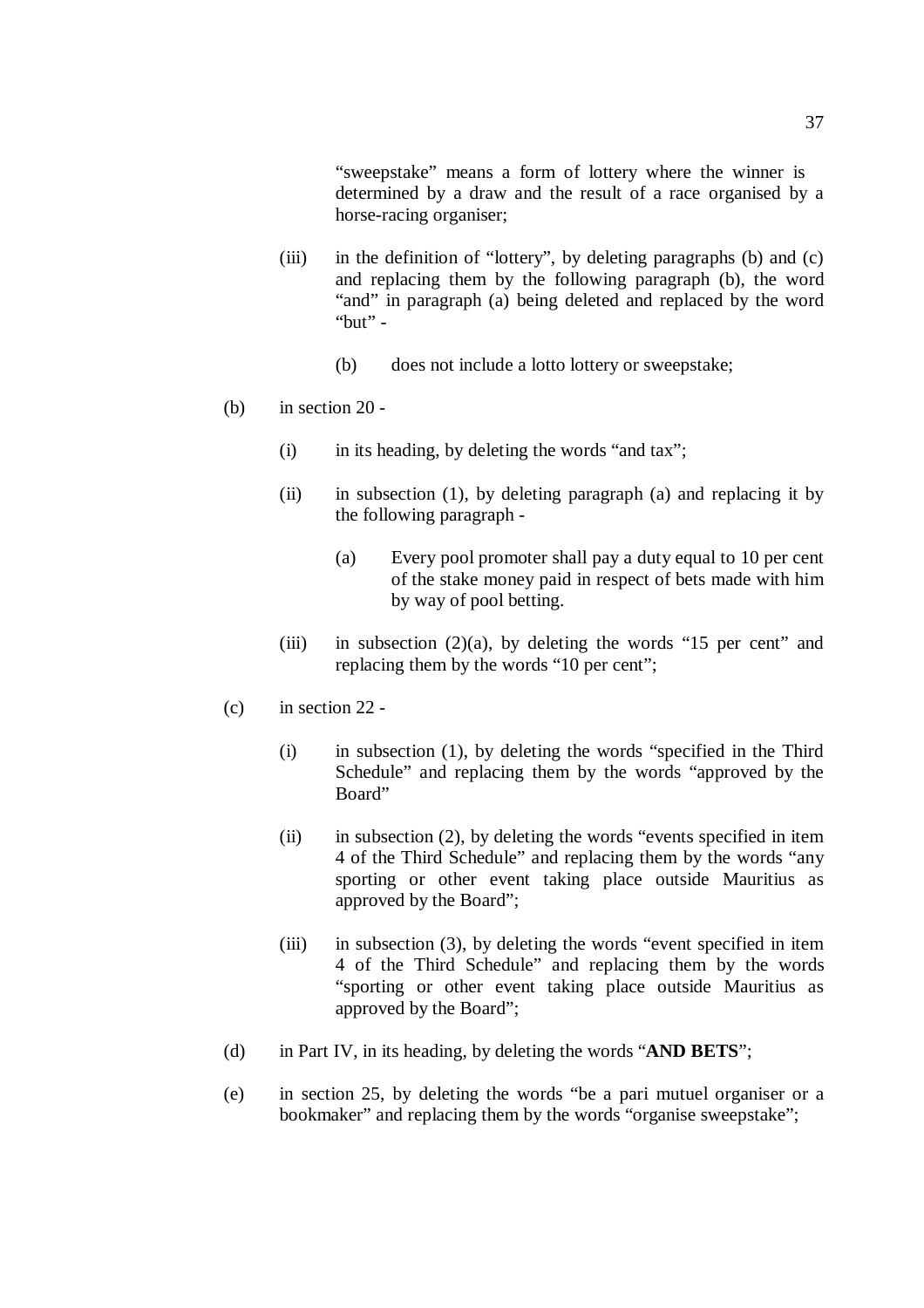(f) by deleting section 26 and replacing it by the following section -

## **26. Place of business**

A licence issued under this Part shall authorise the holder to carry on his business at one place only.

(g) by deleting section 27 and replacing it by the following section -

### **27. Period of licence**

A licence under this Part shall be issued for the period extending from -

- (a) 1 January to 15 August;
- (b) 16 August to 31 December.
- (h) by deleting section 28;
- (i) by deleting section 29 and replacing it by the following -

## **29. Levy of duty on sweepstakes**

(1) There shall be levied on every sweepstake the duty specified in the Eighth Schedule.

(2) The duty levied under this section shall be paid to the Director-General at such time and in such manner as the Director-General may direct.

(3) Where a sweepstake organiser fails to pay the duty in accordance with subsection (1), he shall be liable to pay, in addition to the duty, a penalty of -

- (a) 10 per cent of the duty for the first month or part of the month during which the duty remains unpaid; and
- (b) 2 per cent of the duty excluding the penalty for each subsequent month or part of the month during which the duty remains unpaid,

up to a maximum of 100 per cent of the duty.

(j) by deleting sections 29A and 30;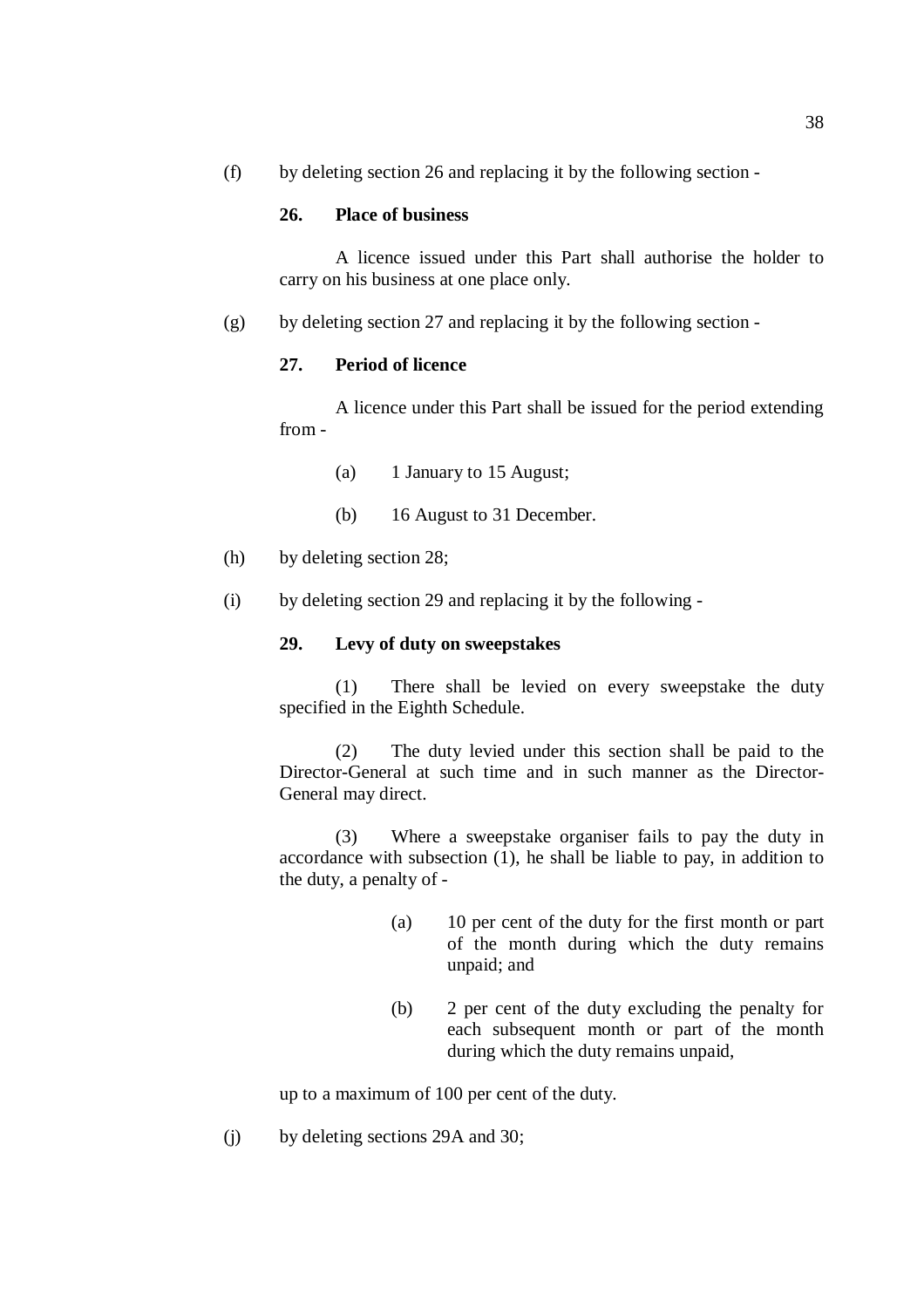- (k) in section 30A, by deleting subsection  $(2)$ ;
- (l) by deleting Part IVA;
- (m) by deleting section 38;
- (n) by deleting section 39 and replacing it by the following section -

#### **39. Audited accounts**

Every licensee, other than a collector, shall submit to the Director-General his audited accounts not later than 6 months after the date of closing of the accounts.

- (o) in section 40A(1), by deleting the words "section 29A" and replacing them by the words "section 31";
- (p) in section 40B, by deleting the words "section 20, 29 or 30D" and replacing them by the words "section 20 or 29";
- (q) by deleting section 40C;
- $(r)$  in section 55 -
	- (i) by deleting paragraph (a) and replacing it by the following paragraph -;
		- (a) authorise the Director-General to issue licences;
	- (ii) in paragraphs (b) and (d), by deleting the word "betting" and replacing it by the words "pool betting";
- (s) in section 64A(1), by deleting the words " or pari mutuel organiser or bookmaker or operator of a totalisator";
- (t) by deleting the First Schedule and the Third Schedule;
- (u) in the Fourth Schedule
	- (i) by deleting the words "Sweepstake and betting "
	- (ii) by deleting the items "Bookmaker" and "Totalisator" and their corresponding entries;
	- (iii) by deleting the words "Pari mutuel organiser" and replacing them by the word "Sweepstake organiser";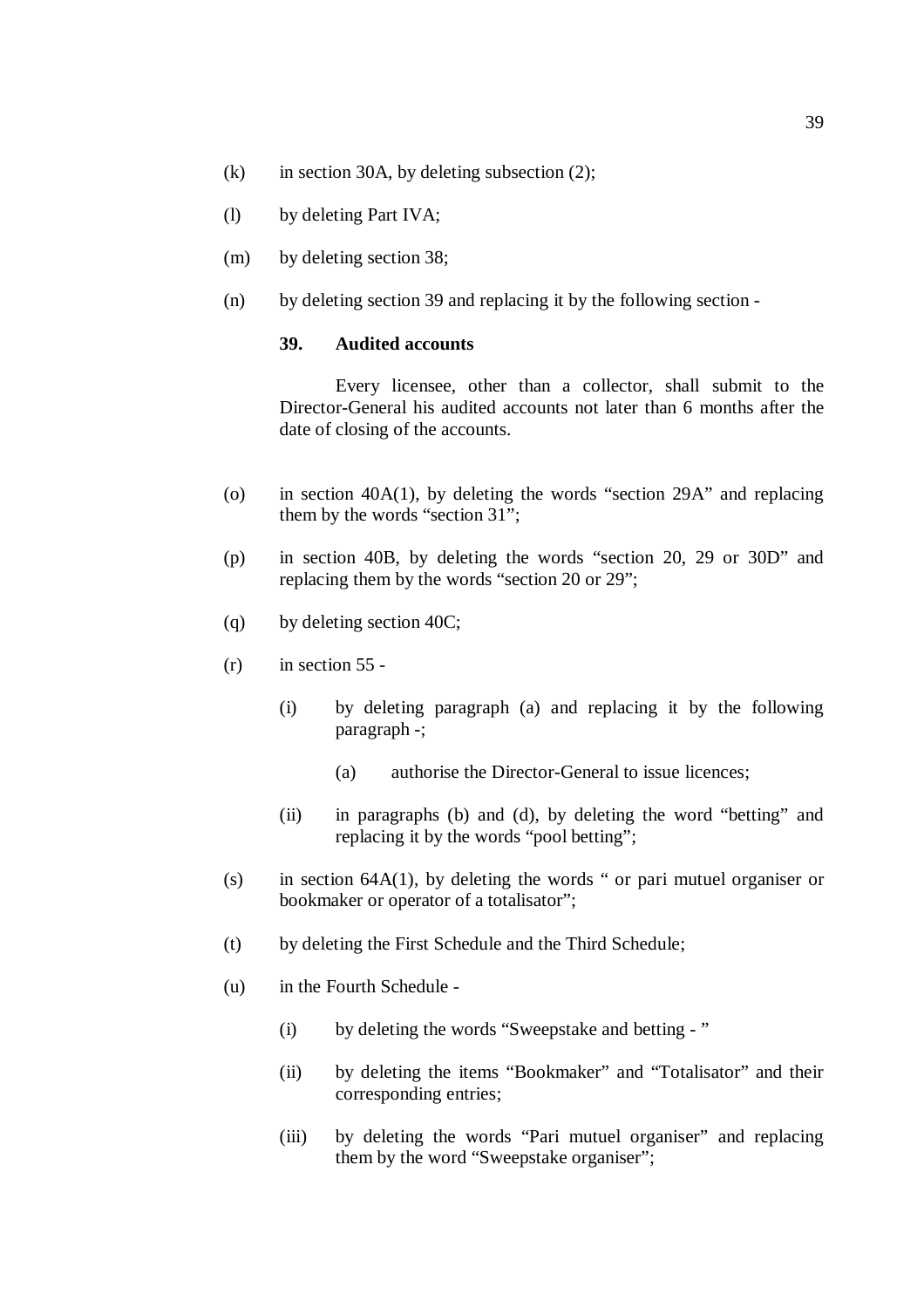- (v) by deleting the Sixth Schedule and the Seventh Schedule;
- (w) in the Eighth Schedule, by deleting paragraphs 1 and 2 and replacing them by the following paragraph -

#### **Duty on sweepstakes**

A duty equal to 8 per cent of the amount collected.

(4) The Statutory Bodies (Accounts and Audit) Act is amended, in Part II of the Schedule, by inserting, in its appropriate alphabetical order, the following -

Horse Racing Board

- (5) The Unified Revenue Act is amended
	- (a) in the First Schedule, in Part II, in paragraph (a), by adding the following Act -

The Horse Racing Board Act 2003

(b) in the Third Schedule, by adding the following -

The Horse Racing Board Act 2003 in so far as it relates to duty or betting tax under section 40

(c) in the Fourth Schedule, by adding the following -

The Horse Racing Board Act 2003

(d) in the Fifth Schedule, by adding the following -

#### **Horse Racing Board Act 2003**

Section 51(1), (2), (5), (6), (7), (8) and (10)

#### **55. Transitional provisions**

(1) Any licence, permit or authorisation issued under the Gaming Act in so far as it relates to betting and is in force immediately before the coming into operation of this Act shall be deemed to have been issued under this Act and shall remain valid for the period specified in the licence, permit or authorisation, as the case may be.

(2) Any fee, charge, duty or tax paid or unpaid under the Gaming Act relating to betting on the date immediately before the coming into operation of the relevant provisions of this Act shall, in respect of the corresponding period, be deemed to have been paid or unpaid under this Act.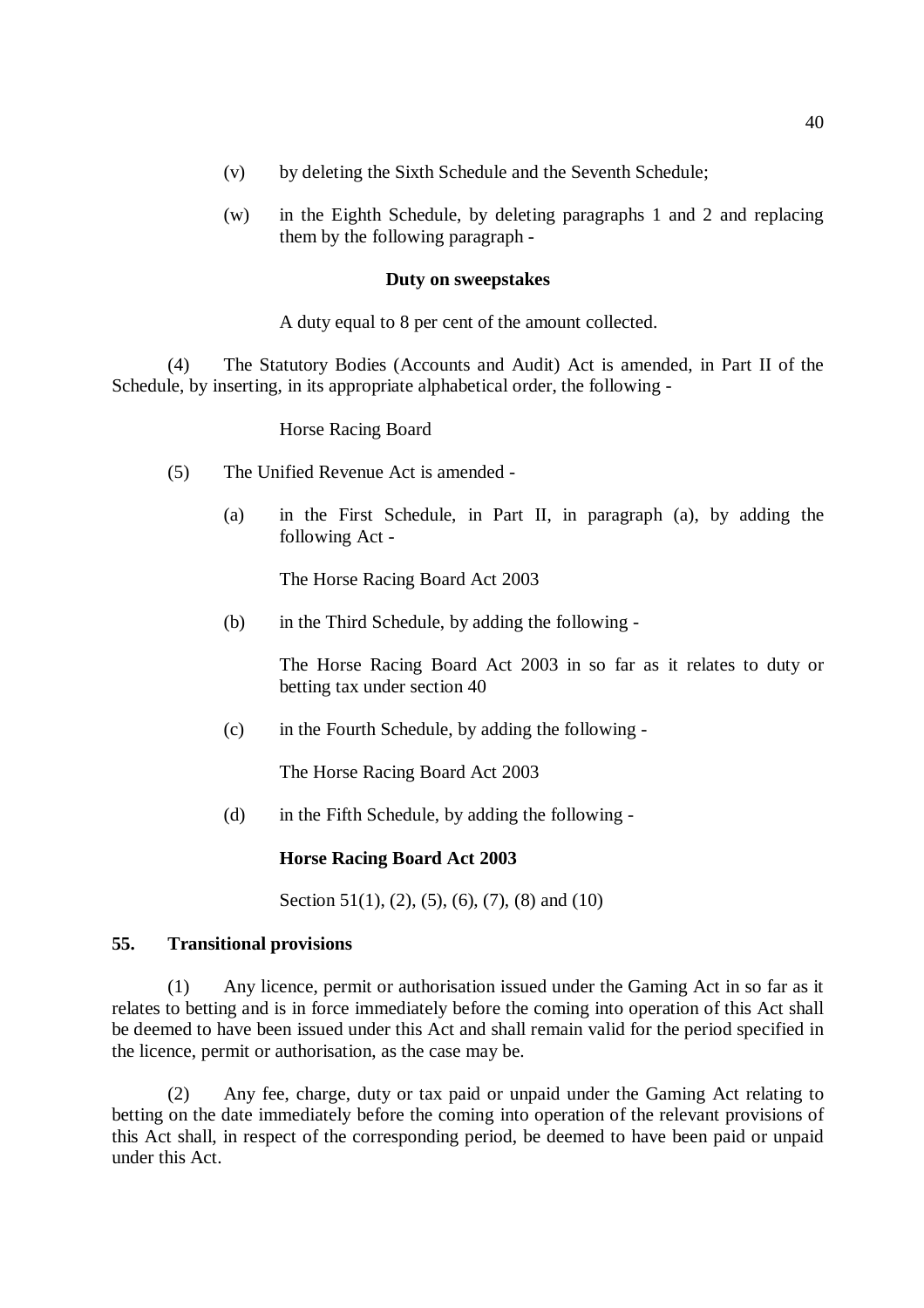(3) Any deposit made with, or security furnished to, the Director-General by a bookmaker under the Gaming Act and in force immediately before the coming into operation of this Act shall be deemed to have been made with, or furnished to, the Board under this Act.

(4) All proceedings, judicial or otherwise, commenced before and pending immediately before the date of the coming into operation of this Act in so far as they relate to betting, by or against the Director-General or the Board established under the Gaming Act shall be deemed to have been commenced, and may be continued, by or against the Director-General or the Board, as the case may be, under this Act.

## **56. Commencement**

(1) Subject to subsection (2), this Act shall come into operation on a day to be fixed by Proclamation.

(2) Different days may be fixed for the coming into operation of different provisions of this Act.

Passed by the National Assembly on the twenty second day of July two thousand and three.

B. Dwarka *Deputy Clerk of the National Assembly* 

**-------------------**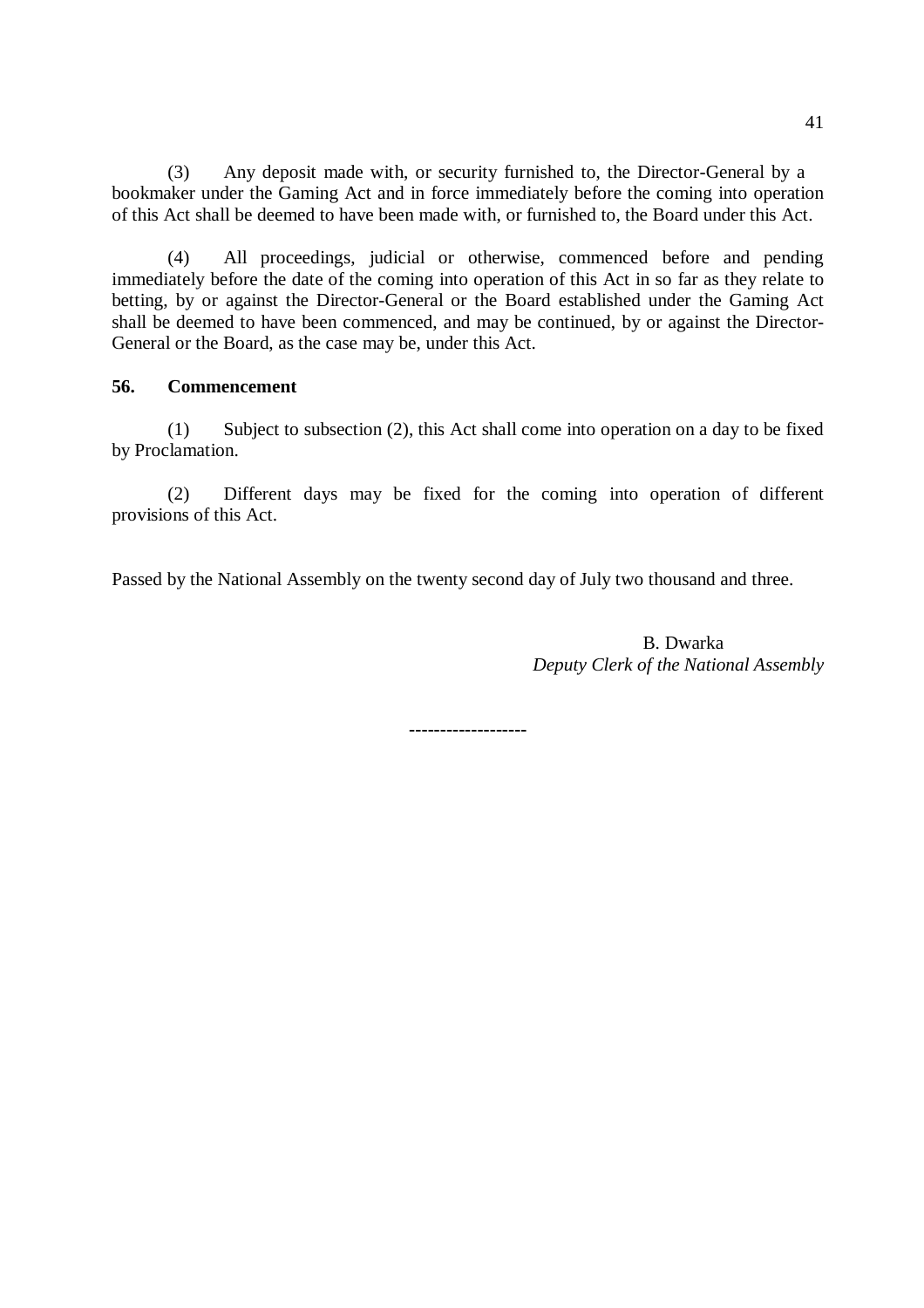# **FIRST SCHEDULE 1** *(section 31(1))*

**PART I** 

| <i>Licensee</i>                         | Licence fees payable                                |  |  |
|-----------------------------------------|-----------------------------------------------------|--|--|
| Horse-racing organiser                  | 350,000 rupees per annum or part thereof            |  |  |
| Operator of totalisator (at racecourse) | 6,000 rupees per annum or part thereof per terminal |  |  |

## **PART II**

| <i>Licensee</i>                              | Licence fees payable                                                                                                           |  |  |  |
|----------------------------------------------|--------------------------------------------------------------------------------------------------------------------------------|--|--|--|
| Operator of totalisator (outside racecourse) | 6,000 rupees per annum or part thereof per terminal                                                                            |  |  |  |
| Bookmaker $-$                                |                                                                                                                                |  |  |  |
| Bookmaker operating at the racecourse        | 105,000 rupees per licensing period or part thereof                                                                            |  |  |  |
| Bookmaker operating outside the racecourse   | 20,000 rupees per licensing period or part thereof                                                                             |  |  |  |
| Bookmaker operating by telephone             | 105,000 rupees per licensing period or part thereof                                                                            |  |  |  |
|                                              | 10,000 rupees per licensing period or part thereof in<br>respect of each additional place at which facilities are<br>provided. |  |  |  |

 For the purposes of this Schedule. "licensing period" means the period specified in section  $17(3)$  (a) or (b) as the case may be.

<sup>1</sup> GN 126 of 2004 – First Schedule repealed and replaced w.e.f : Part I 28 April 2004 and Part II 16 August 2004.

#### *FIRST SCHEDULE (section 31(1))*

|                                                                                                                         | Licence fees payable                                                                                      |  |  |  |
|-------------------------------------------------------------------------------------------------------------------------|-----------------------------------------------------------------------------------------------------------|--|--|--|
| Horse-racing organiser                                                                                                  | 100,000 rupees per annum or part thereof                                                                  |  |  |  |
| Bookmaker operating at the racecourse                                                                                   | 100,000 rupees per licensing period or part thereof                                                       |  |  |  |
| Bookmaker operating outside the racecourse, in<br>respect of each place of business<br>Bookmaker operating by telephone | 20,000 rupees per licensing period or part thereof<br>100,000 rupees per licensing period or part thereof |  |  |  |
| Operator of a totalisator                                                                                               | 5,000 rupees per annum or part thereof per terminal                                                       |  |  |  |
|                                                                                                                         |                                                                                                           |  |  |  |

Note:- For the purposes of this Schedule, "licensing period" means the period specified in section  $17(3)(a)$  or (b) as the *case may be.*